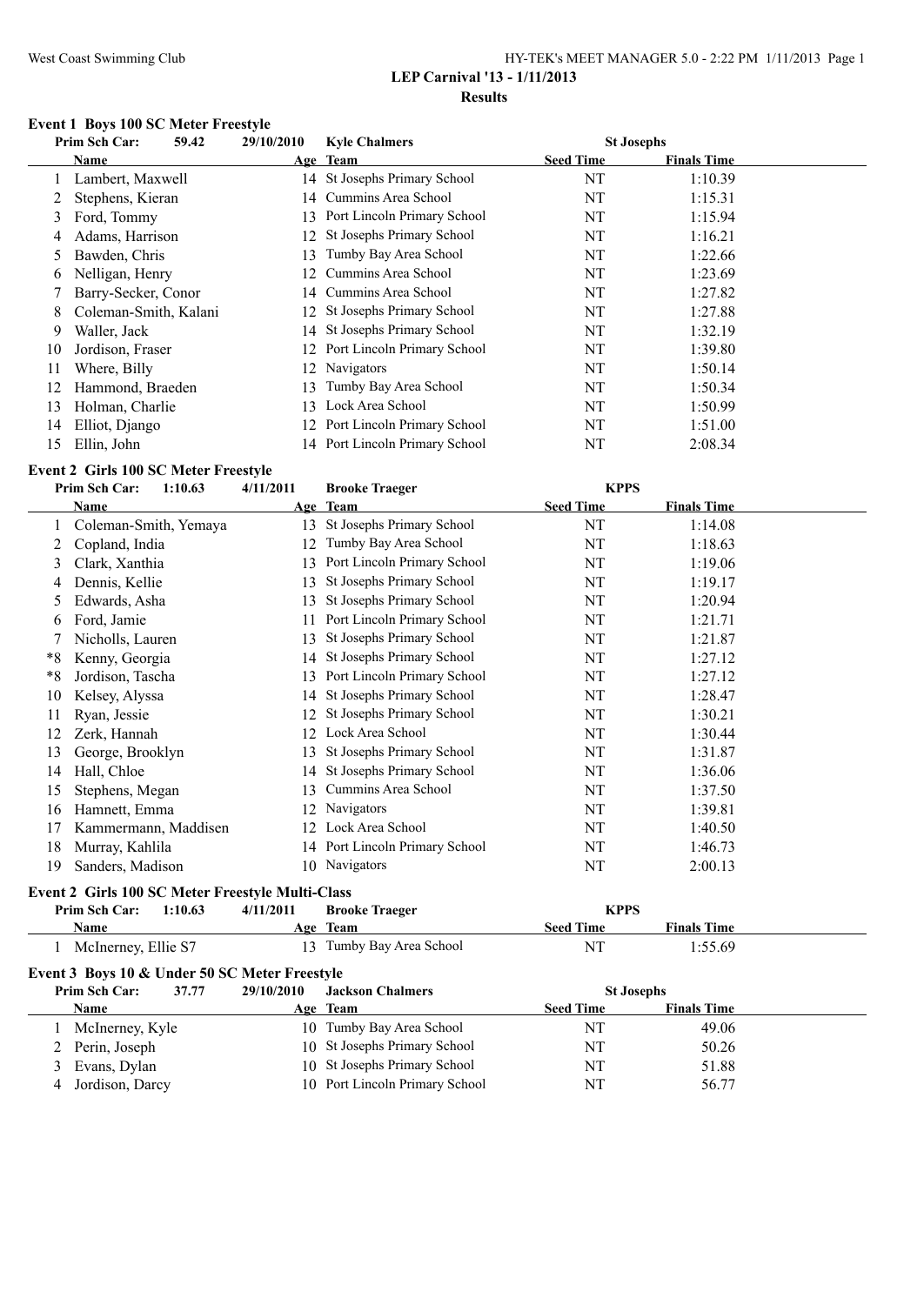#### **Results**

# **(Event 3 Boys 10 & Under 50 SC Meter Freestyle)**

|    | Name              | Age Team                       | <b>Seed Time</b> | <b>Finals Time</b> |
|----|-------------------|--------------------------------|------------------|--------------------|
|    | 5 Baldwin, Beau   | 10 St Josephs Primary School   | NT               | 59.39              |
| 6  | Wilkins, Cooper   | 10 Navigators                  | NT               | 1:02.13            |
|    | Townsend, Jayden  | 10 Port Lincoln Primary School | NT               | 1:07.78            |
| 8  | Chandler, Levi    | 9 Cummins Area School          | NT               | 1:09.31            |
| 9  | Wheare, Dusty     | 10 Lock Area School            | NT               | 1:16.58            |
| 10 | Bieniasz, Tate    | 10 Navigators                  | NT               | 1:19.53            |
| 11 | Thomson, Chai     | 10 St Josephs Primary School   | NT               | 1:21.06            |
| 12 | Ralph, Ari        | 10 Navigators                  | NT               | 1:24.22            |
| 13 | Williams, Charlie | 10 Port Lincoln Primary School | NT               | 1:25.17            |
| 14 | Averay, Thorin    | 10 Navigators                  | NT               | 1:25.91            |
| 15 | Cameron, Tyler    | 10 Port Lincoln Primary School | NT               | 1:32.00            |

#### **Event 4 Girls 10 & Under 50 SC Meter Freestyle**

|    | Prim Sch Car:      | 39.56 | 31/10/2008 | Natasha Hammond              | <b>St Josephs</b> |                    |  |
|----|--------------------|-------|------------|------------------------------|-------------------|--------------------|--|
|    | Name               |       |            | Age Team                     | <b>Seed Time</b>  | <b>Finals Time</b> |  |
|    | Durdin, Tasmin     |       |            | 10 St Josephs Primary School | NT                | 42.78              |  |
|    | Traeger, Sophie    |       | 10         | St Josephs Primary School    | NT                | 43.12              |  |
| 3  | Perham, Lily       |       | 10         | St Josephs Primary School    | NT                | 45.37              |  |
| 4  | Nicholls, Lily     |       | 10         | St Josephs Primary School    | NT                | 47.00              |  |
| 5  | Mickan, Bridie     |       | 9          | Cummins Area School          | NT                | 49.84              |  |
| 6  | Linschau, Elke     |       |            | 10 St Josephs Primary School | NT                | 52.28              |  |
|    | Sanders, Madison   |       | 10         | Navigators                   | NT                | 52.78              |  |
| 8  | Dubois, Grace      |       | 10         | St Josephs Primary School    | NT                | 54.35              |  |
| 9  | Akehurst, Ellie    |       | 10         | Port Lincoln Primary School  | NT                | 55.34              |  |
| 10 | Carr, Megan        |       | 10         | Tumby Bay Area School        | NT                | 55.71              |  |
| 11 | Waller, Zoe        |       | 10         | St Josephs Primary School    | NT                | 57.75              |  |
| 12 | Hurrell, Kylie     |       | 10         | St Josephs Primary School    | NT                | 1:01.25            |  |
| 13 | Brock, Sarah       |       | 10         | Port Lincoln Primary School  | NT                | 1:03.71            |  |
| 14 | Letton, Lily       |       | 10         | Cummins Area School          | NT                | 1:03.97            |  |
| 15 | Edwards, Indi      |       | 9          | St Josephs Primary School    | NT                | 1:06.07            |  |
| 16 | Hunt, Brooklyn     |       | 10         | Tumby Bay Area School        | NT                | 1:07.23            |  |
| 17 | Jenkins, Billie    |       | 10         | Port Lincoln Primary School  | NT                | 1:31.21            |  |
| 18 | Sullivan, Isabella |       |            | 10 Navigators                | NT                | 1:36.75            |  |

#### **Event 5 Boys 11 Year Olds 50 SC Meter Freestyle**

| 33.19<br>Prim Sch Car: | 31/10/2008 | <b>Kyle Chalmers</b>        |                  |                    |                   |
|------------------------|------------|-----------------------------|------------------|--------------------|-------------------|
| Name                   |            |                             | <b>Seed Time</b> | <b>Finals Time</b> |                   |
| Casanova, Toby         |            | St Josephs Primary School   | NT               | 44.97              |                   |
| Kenny, Zac             |            | St Josephs Primary School   | NT               | 45.23              |                   |
| Edmonds, Joel          |            | Port Lincoln Primary School | NT               | 45.35              |                   |
| Bradford, Joshua       |            | St Josephs Primary School   | NT               | 45.81              |                   |
| Edwards, Taj           |            | St Josephs Primary School   | NT               | 47.14              |                   |
| Bradford, Thomas       |            | St Josephs Primary School   | NT               | 47.25              |                   |
| Kammermann, Fletcher   |            | Lock Area School            | NT               | 47.41              |                   |
| Jude, Jaiden           |            | <b>Navigators</b>           | NT               | 48.41              |                   |
| Rogalski, Max          |            | St Josephs Primary School   | NT               | 50.05              |                   |
| Crettenden, Jack       |            | Cummins Area School         | NT               | 50.66              |                   |
| Phillips, Jedd         |            | Port Lincoln Primary School | NT               | 52.65              |                   |
| Izzo, Cameron          |            | St Josephs Primary School   | NT               | 53.31              |                   |
| Woolford, Brett        |            | Port Lincoln Primary School | NT               | 54.93              |                   |
| Trevor, Jesse          |            | Port Lincoln Primary School | NT               | 59.60              |                   |
| Noble, Zac             |            | Tumby Bay Area School       | NT               | 1:00.01            |                   |
|                        |            |                             | Age Team         |                    | <b>St Josephs</b> |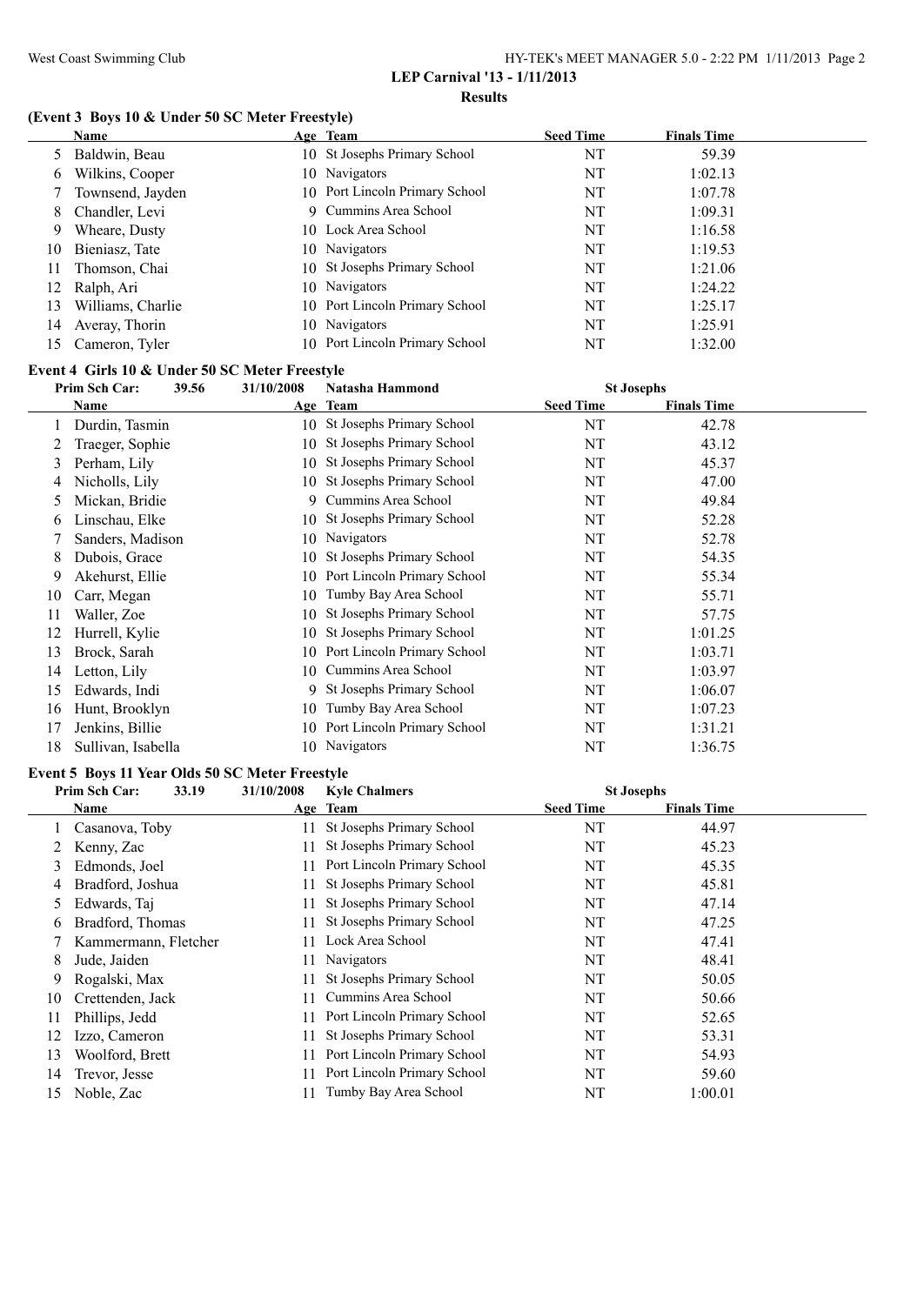#### West Coast Swimming Club HY-TEK's MEET MANAGER 5.0 - 2:22 PM 1/11/2013 Page 3

#### **LEP Carnival '13 - 1/11/2013 Results**

# **(Event 5 Boys 11 Year Olds 50 SC Meter Freestyle)**

|    | <b>Name</b>         | Age Team                       | <b>Seed Time</b> | <b>Finals Time</b> |
|----|---------------------|--------------------------------|------------------|--------------------|
| 16 | Siegert, Jayden     | 11 Port Lincoln Primary School | NT               | 1:02.74            |
| 17 | Pearce, Nicholas    | 11 Lock Area School            | NT               | 1:06.05            |
| 18 | Pearce, Sam         | 11 Lock Area School            | NT               | 1:07.98            |
| 19 | Siebert, Aaron      | 11 Lock Area School            | NT               | 1:21.71            |
| 20 | Richardson, Charlie | 11 Tumby Bay Area School       | NT               | 1:35.48            |
| 21 | Skalski, Bailey     | Navigators                     | NT               | 1:37.05            |

#### **Event 6 Girls 11 Year Olds 50 SC Meter Freestyle**

|    | Prim Sch Car:<br>37.19 | 31/10/2008 | <b>Soraya Proude</b>        | <b>St Josephs</b> |                    |  |
|----|------------------------|------------|-----------------------------|-------------------|--------------------|--|
|    | Name                   |            | Age Team                    | <b>Seed Time</b>  | <b>Finals Time</b> |  |
|    | Ford, Jamie            | 11         | Port Lincoln Primary School | NT                | 37.84              |  |
|    | Clark, Jasmine         | 11         | Port Lincoln Primary School | NT                | 39.09              |  |
| 3  | Sporer, Larissa        |            | St Josephs Primary School   | NT                | 39.21              |  |
| 4  | Reidy, Dahna           |            | St Josephs Primary School   | NT                | 46.54              |  |
| 5  | Patzel, Lara           |            | Port Lincoln Primary School | NT                | 50.58              |  |
| 6  | Ross, Chelsea          | 11.        | St Josephs Primary School   | NT                | 50.97              |  |
|    | Langmead, Kate         | 11         | St Josephs Primary School   | NT                | 52.39              |  |
| 8  | Doudle, Skye           | 11         | St Josephs Primary School   | NT                | 52.73              |  |
| 9  | Blackshaw, Isabella    |            | Navigators                  | NT                | 53.09              |  |
| 10 | Crettenden, Matilda    | 11.        | Cummins Area School         | NT                | 55.03              |  |
| 11 | Jacobs, Eliza          | 11.        | Port Lincoln Primary School | NT                | 55.05              |  |
| 12 | Kelsey, Tayla          | 11         | St Josephs Primary School   | NT                | 55.81              |  |
| 13 | O'Brien, Airlie        |            | Port Lincoln Primary School | NT                | 56.76              |  |
| 14 | Gurney, Alysha         |            | Port Lincoln Primary School | NT                | 59.49              |  |
| 15 | McCarthy, Claire       |            | Port Lincoln Primary School | NT                | 1:01.85            |  |
| 16 | Henderson, Deanna      |            | Port Lincoln Primary School | NT                | 1:12.52            |  |
| 17 | Lowe, Alisha           | 11         | Port Lincoln Primary School | NT                | 1:21.36            |  |
| 18 | Hyland, Lucy           |            | 11 Navigators               | NT                | 1:27.72            |  |

### **Event 7 Boys 12 Year Olds 50 SC Meter Freestyle**

|    | Prim Sch Car:                                    | 30.33 | 30/10/2009 | <b>Kyle Chalmers</b>         | <b>St Josephs</b> |                    |  |
|----|--------------------------------------------------|-------|------------|------------------------------|-------------------|--------------------|--|
|    | Name                                             |       |            | Age Team                     | <b>Seed Time</b>  | <b>Finals Time</b> |  |
|    | Adams, Harrison                                  |       |            | 12 St Josephs Primary School | NT                | 34.69              |  |
|    | Nelligan, Henry                                  |       | 12         | Cummins Area School          | NT                | 35.84              |  |
| 3  | Coleman-Smith, Kalani                            |       |            | 12 St Josephs Primary School | NT                | 37.25              |  |
|    | Cummings, Kasper                                 |       |            | 12 St Josephs Primary School | NT                | 39.44              |  |
| 5  | Jordison, Fraser                                 |       | 12         | Port Lincoln Primary School  | NT                | 41.08              |  |
| 6  | Perham, Cooper                                   |       |            | 12 St Josephs Primary School | NT                | 41.22              |  |
|    | Glover, Macalay                                  |       | 12         | Lock Area School             | NT                | 45.16              |  |
| 8  | Stolz, Jarrad                                    |       |            | 12 St Josephs Primary School | NT                | 45.36              |  |
| 9  | Cross, Jagga                                     |       | 12         | Tumby Bay Area School        | NT                | 46.23              |  |
| 10 | Mullins, Zac                                     |       | 12         | Port Lincoln Primary School  | NT                | 47.92              |  |
| 11 | Pennington, Cale                                 |       | 12         | Navigators                   | NT                | 48.00              |  |
| 12 | Izzo, Harry                                      |       |            | 12 St Josephs Primary School | NT                | 49.31              |  |
| 13 | Where, Billy                                     |       | 12         | Navigators                   | NT                | 50.25              |  |
| 14 | Elliot, Django                                   |       | 12         | Port Lincoln Primary School  | NT                | 52.65              |  |
| 15 | Letton, Wayne                                    |       | 12         | Tumby Bay Area School        | NT                | 57.73              |  |
|    | Event 8 Girls 12 Year Olds 50 SC Meter Freestyle |       |            |                              |                   |                    |  |
|    | Prim Sch Car:                                    | 34.07 | 29/10/2010 | <b>Brooke Traeger</b>        | <b>KPPS</b>       |                    |  |
|    | Name                                             |       |            | Age Team                     | <b>Seed Time</b>  | <b>Finals Time</b> |  |
|    | Copland, India                                   |       |            | 12 Tumby Bay Area School     | NT                | 35.31              |  |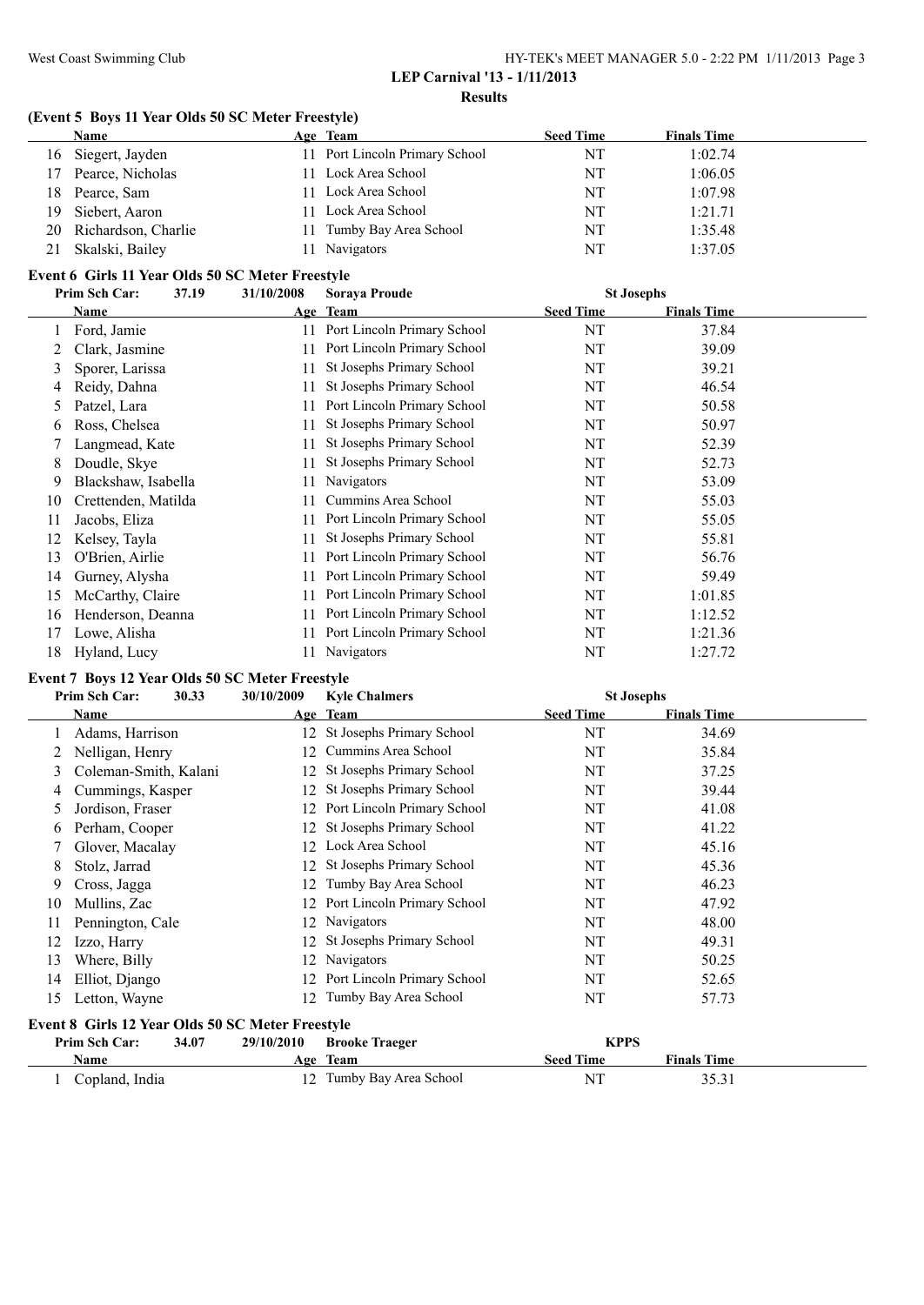| HY-TEK's MEET MANAGER 5.0 - 2:22 PM 1/11/2013 Page 4 |  |
|------------------------------------------------------|--|
|------------------------------------------------------|--|

#### **Results**

# **(Event 8 Girls 12 Year Olds 50 SC Meter Freestyle)**

|         | Name                 |     | Age Team                     | <b>Seed Time</b> | <b>Finals Time</b> |  |
|---------|----------------------|-----|------------------------------|------------------|--------------------|--|
| 2       | McCathie, Moet       |     | 12 St Josephs Primary School | NT               | 37.36              |  |
| 3       | Zerk, Hannah         |     | 12 Lock Area School          | NT               | 38.43              |  |
| 4       | Henderson, Victoria  | 12  | St Josephs Primary School    | NT               | 39.19              |  |
| *5      | Scott, Isabella      | 12  | St Josephs Primary School    | NT               | 39.22              |  |
| $*_{5}$ | Otto, Meaza          | 12  | St Josephs Primary School    | NT               | 39.22              |  |
| 7       | Ryan, Jessie         | 12  | St Josephs Primary School    | NT               | 40.45              |  |
| 8       | Kammermann, Maddisen | 12  | Lock Area School             | NT               | 42.19              |  |
| 9       | Lloyd, Maya          | 12  | St Josephs Primary School    | NT               | 43.56              |  |
| 10      | Milton, Taleah       | 12  | St Josephs Primary School    | NT               | 44.97              |  |
| 11      | Baldwin, Liana       | 12  | St Josephs Primary School    | NT               | 45.16              |  |
| 12      | Rowett, Georgia      | 12  | Port Lincoln Primary School  | NT               | 45.28              |  |
| 13      | Hurrell, Dana        | 12  | St Josephs Primary School    | NT               | 45.98              |  |
| 14      | Hamnett, Emma        | 12  | Navigators                   | NT               | 47.56              |  |
| 15      | Crossman, Madonna    | 12  | Port Lincoln Primary School  | NT               | 47.72              |  |
| 16      | Baldwin, Isabella    | 12  | St Josephs Primary School    | NT               | 48.27              |  |
| 17      | Anesbury, Caitlin    | 12  | Tumby Bay Area School        | NT               | 49.33              |  |
| 18      | Clark, Marni         | 12  | St Josephs Primary School    | NT               | 49.49              |  |
| 19      | Lombe, Kiarna        | 12  | Navigators                   | NT               | 50.50              |  |
| 20      | Paynter, Cassie      | 12  | St Josephs Primary School    | NT               | 51.34              |  |
| 21      | Sarin, Indira        | 12  | Navigators                   | NT               | 58.25              |  |
| 22      | Stevens, Stella      | 12. | Port Lincoln Primary School  | NT               | 1:02.36            |  |

#### **Event 9 Boys 13 Year Olds 50 SC Meter Freestyle**

|               | Prim Sch Car:<br>28.45 | 29/10/2010 | <b>Kyle Chalmers</b>           | <b>St Josephs</b> |                    |  |
|---------------|------------------------|------------|--------------------------------|-------------------|--------------------|--|
|               | Name                   |            | Age Team                       | <b>Seed Time</b>  | <b>Finals Time</b> |  |
|               | Ford, Tommy            |            | 13 Port Lincoln Primary School | NT                | 34.67              |  |
| 2             | Bawden, Chris          |            | 13 Tumby Bay Area School       | NT                | 35.64              |  |
| 3             | Wright, Harri          |            | 13 Lock Area School            | NT                | 38.29              |  |
| 4             | Bradford, Jack         |            | 13 St Josephs Primary School   | NT                | 39.66              |  |
| $\mathcal{D}$ | Grima, Isaac           |            | 13 St Josephs Primary School   | NT                | 41.44              |  |
| 6             | Rogers, Matthew        | 13         | St Josephs Primary School      | NT                | 42.50              |  |
|               | Holman, Charlie        |            | 13 Lock Area School            | NT                | 43.06              |  |
| 8             | Tape, Tom              |            | 13 St Josephs Primary School   | NT                | 43.29              |  |
| 9             | Hammond, Braeden       | 13.        | Tumby Bay Area School          | NT                | 45.75              |  |
| 10            | Woods, Oscar           | 13         | St Josephs Primary School      | NT                | 49.72              |  |
| 11            | Hart, Bradley          |            | 13 Port Lincoln Primary School | NT                | 59.37              |  |
| 12            | Farquhar, Blake        | 13         | Port Lincoln Primary School    | NT                | 1:07.04            |  |
| 13            | McNamara, Hamish       | 13         | Tumby Bay Area School          | NT                | 1:30.19            |  |

#### **Event 10 Girls 13 Year Olds 50 SC Meter Freestyle**

#### **Prim Sch Car: 32.15 4/11/2011 Brooke Traeger KPPS Age Team Seed Time Finals Time** 1 Coleman-Smith, Yemaya 13 St Josephs Primary School NT 32.41 2 Clark, Xanthia 13 Port Lincoln Primary School NT 34.92 Dennis, Kellie 13 St Josephs Primary School NT 35.89 McShane, Madeline 13 St Josephs Primary School NT 36.37 Edwards, Asha 13 St Josephs Primary School NT 36.84 Nicholls, Lauren 13 St Josephs Primary School NT 37.51 Tonkin, Lavinia 13 Port Lincoln Primary School NT 38.23 8 George, Brooklyn 13 St Josephs Primary School NT 38.61 Jordison, Tascha 13 Port Lincoln Primary School NT 39.09

Holden, Charli-Jane 13 Cummins Area School NT 40.08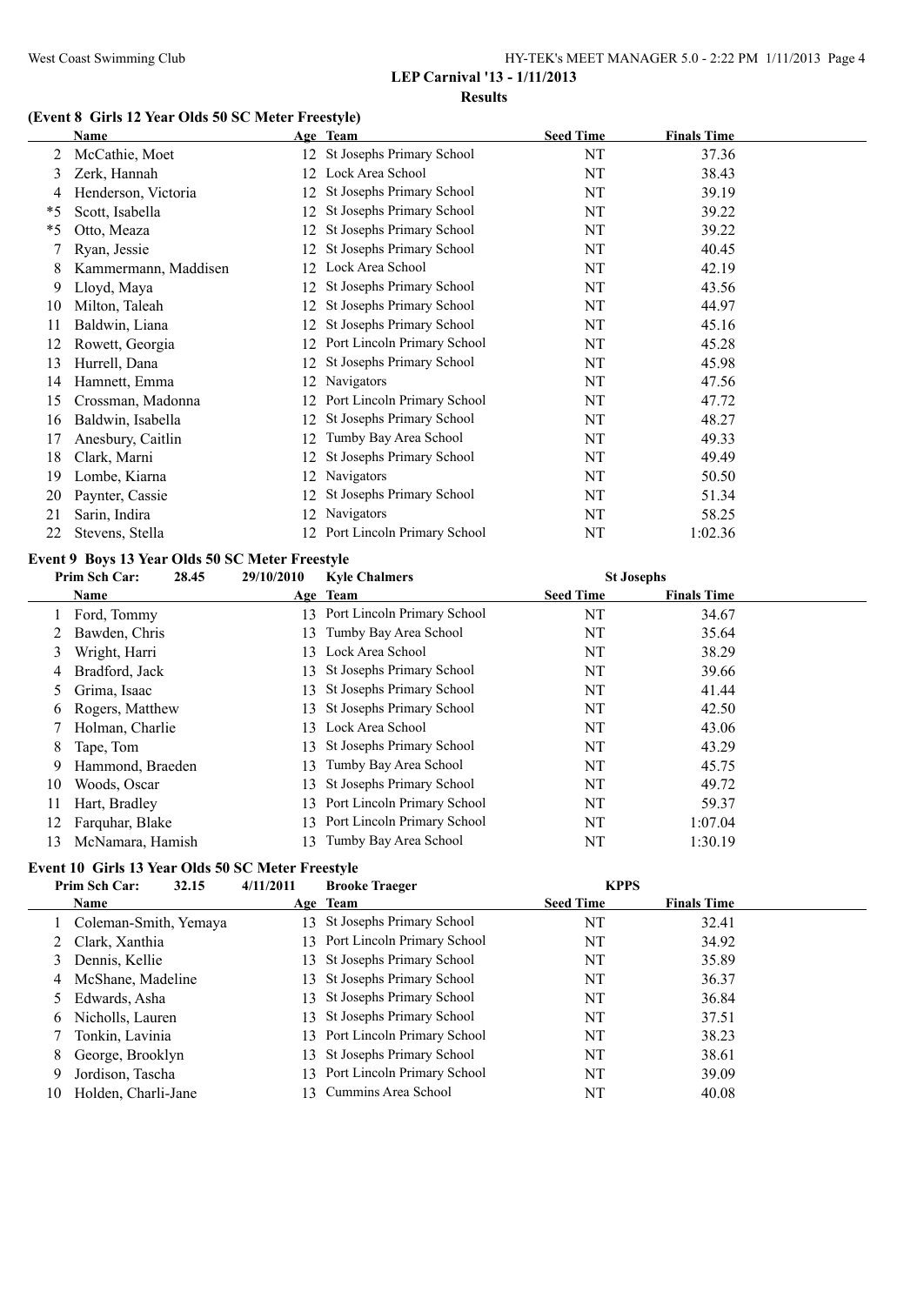#### **LEP Carnival '13 - 1/11/2013 Results**

#### **(Event 10 Girls 13 Year Olds 50 SC Meter Freestyle)**

|    | <b>Name</b>     |     | Age Team                       | <b>Seed Time</b> | <b>Finals Time</b> |  |
|----|-----------------|-----|--------------------------------|------------------|--------------------|--|
|    | Stephens, Megan |     | 13 Cummins Area School         | NT               | 42.20              |  |
| 12 | Carr, Lauren    |     | 13 Tumby Bay Area School       | NT               | 42.23              |  |
| 13 | Zacher, Maddy   |     | 13 Lock Area School            | NT               | 42.29              |  |
| 14 | Osbourne, Maddy |     | 13 St Josephs Primary School   | NT               | 42.49              |  |
| 15 | Reidy, McKenna  |     | 13 St Josephs Primary School   | NT               | 43.11              |  |
| 16 | Meyers, Sasha   |     | 13 Port Lincoln Primary School | NT               | 46.37              |  |
| 17 | Tully, Amber    |     | 13 Lock Area School            | NT               | 46.58              |  |
| 18 | Zacher, Laura   |     | 13 Lock Area School            | NT               | 54.12              |  |
| 19 | Solly, Georgia  | 13. | Tumby Bay Area School          | NT               | 1:08.34            |  |
| 20 | Brewer, Maya    |     | 13 Port Lincoln Primary School | NT               | 1:13.70            |  |

#### **Event 10 Girls 13 Year Olds 50 SC Meter Freestyle Multi-Class Prim Sch Car: 32.15 4/11/2011 Brooke Traeger KPPS**

| гтин эси саг.       | <i><b>JL.IJ</b></i> | 4/11/2011 | DIOOKE LIACTEL           | <b>NII</b> O     |                    |  |
|---------------------|---------------------|-----------|--------------------------|------------------|--------------------|--|
| Name                |                     |           | Age Team                 | <b>Seed Time</b> | <b>Finals Time</b> |  |
| McInerney, Ellie S7 |                     |           | 13 Tumby Bay Area School | NI               | 56.76              |  |

# **Event 11 Boys 14-15 50 SC Meter Freestyle**

|    | Prim Sch Car:<br>29.71 | 31/10/2008 | <b>Levi Proude</b>             | <b>St Josephs</b> |                    |  |
|----|------------------------|------------|--------------------------------|-------------------|--------------------|--|
|    | Name                   |            | Age Team                       | <b>Seed Time</b>  | <b>Finals Time</b> |  |
|    | Lambert, Maxwell       |            | 14 St Josephs Primary School   | NT                | 30.03              |  |
|    | 2 Stephens, Kieran     |            | 14 Cummins Area School         | NT                | 31.69              |  |
|    | 3 Barry-Secker, Conor  |            | 14 Cummins Area School         | NT                | 35.39              |  |
| 4  | Hamood-Smith, Sam      |            | 14 Port Lincoln Primary School | NT                | 37.49              |  |
|    | Waller, Jack           |            | 14 St Josephs Primary School   | NT                | 39.54              |  |
| 6  | Rogers, Dan            |            | 14 St Josephs Primary School   | NT                | 39.93              |  |
| 7  | Scott, Isaac           |            | 14 St Josephs Primary School   | NT                | 42.09              |  |
| 8  | Henderson, Caleb Swd   |            | 14 Port Lincoln Primary School | NT                | 47.93              |  |
| 9  | Ellin, John            |            | 14 Port Lincoln Primary School | NT                | 48.13              |  |
| 10 | Dutschke, Mitchell     |            | 14 Lock Area School            | NT                | 48.15              |  |
|    | Stanley, Russell       |            | 14 Tumby Bay Area School       | NT                | 50.53              |  |

### **Event 12 Girls 14-15 50 SC Meter Freestyle**

| Prim Sch Car:<br>34.34 | 31/10/2008 | <b>Briony Veldhuyzen</b>       | <b>St Josephs</b> |                    |  |
|------------------------|------------|--------------------------------|-------------------|--------------------|--|
| <b>Name</b>            |            | Age Team                       | <b>Seed Time</b>  | <b>Finals Time</b> |  |
| Kenny, Georgia         |            | 14 St Josephs Primary School   | NT                | 38.35              |  |
| 2 Kelsey, Alyssa       |            | 14 St Josephs Primary School   | NT                | 41.21              |  |
| 3 Hall, Chloe          |            | 14 St Josephs Primary School   | NΤ                | 43.79              |  |
| 4 Murray, Kahlila      |            | 14 Port Lincoln Primary School | <b>NT</b>         | 44.42              |  |
| 5 Charleston, Rosie    |            | 14 Port Lincoln Primary School | NT                | 1:06.06            |  |

#### **Event 13 Boys 200 SC Meter Medley Relay**

**Prim Sch Car: 2:42.93 29/10/2010 St Josephs**

**W Langmead,J Andrews,K Chalmers,J Chalmers**

|                                 |                             | ,, папешкая гимгенда спашкі жу спашкі э |                           |
|---------------------------------|-----------------------------|-----------------------------------------|---------------------------|
| Team                            | Relay                       | <b>Seed Time</b>                        | <b>Finals Time</b>        |
| <b>Combined Primary Schools</b> | А                           | NT                                      | 2:50.44                   |
| 1) Stephens, Kieran 14          | 2) Wright, Harri 13         | 3) Nelligan, Henry 12                   | 4) Barry-Secker, Conor 14 |
| 2 St Josephs Primary School     | A                           | NT                                      | 3.0647                    |
| 1) Rogers, Matthew 13           | 2) Grima, Isaac 13          | 3) Lambert, Maxwell 14                  | 4) Bradford, Jack 13      |
| 3 St Josephs Primary School     | В                           | NT                                      | 3.0939                    |
| 1) Stolz, Jarrad 12             | 2) Coleman-Smith, Kalani 12 | 3) Adams, Harrison 12                   | 4) Cummings, Kasper 12    |
| 4 St Josephs Primary School     |                             | NT                                      | 3:36.03                   |
| 1) Casanova, Toby 11            | 2) Izzo, Harry 12           | 3) Perham, Cooper 12                    | 4) Rogers, Dan 14         |
|                                 |                             |                                         |                           |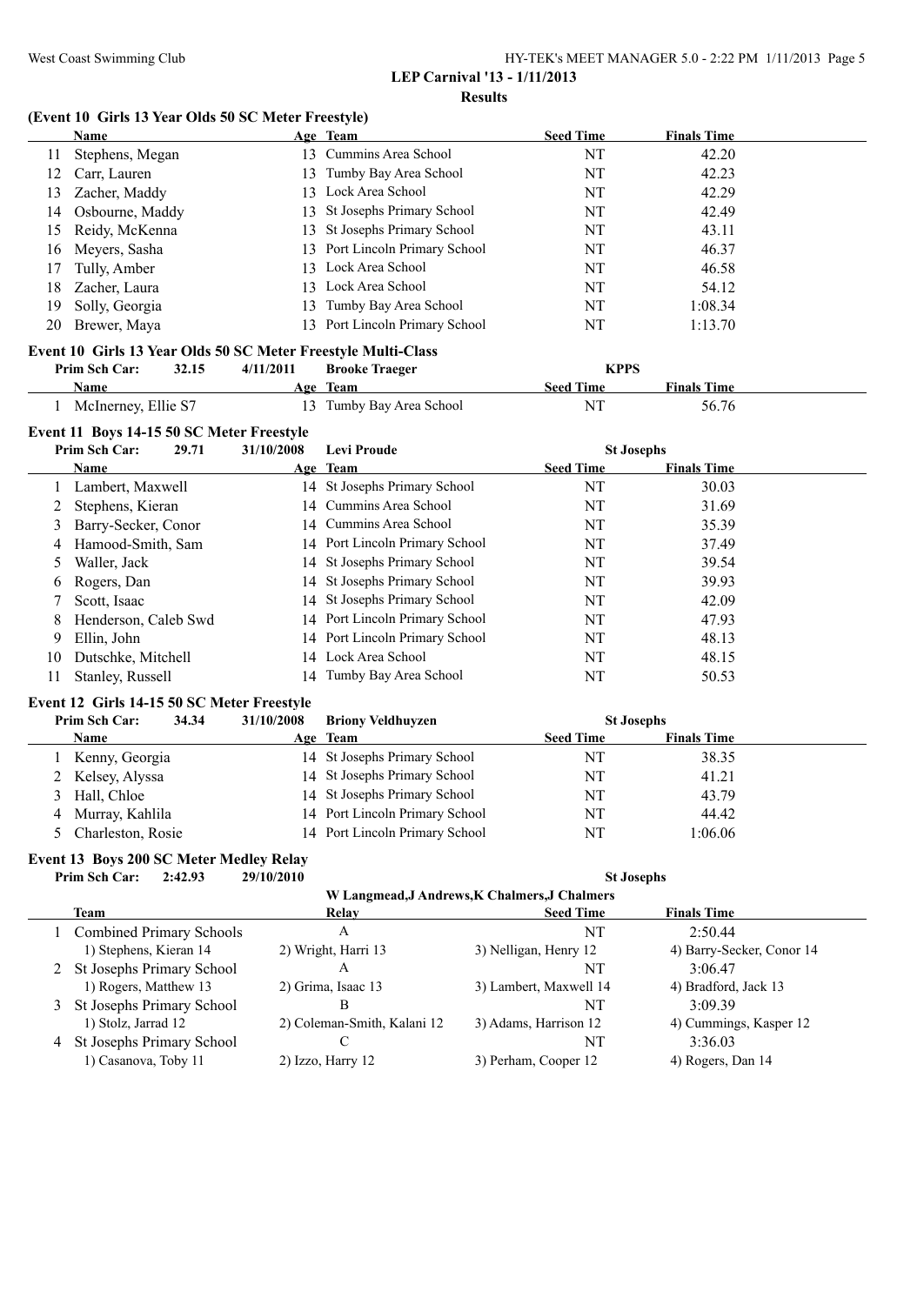#### West Coast Swimming Club HY-TEK's MEET MANAGER 5.0 - 2:22 PM 1/11/2013 Page 6 **LEP Carnival '13 - 1/11/2013**

**Results**

#### **(Event 13 Boys 200 SC Meter Medley Relay)**

|   | Team                            | Relay                     | <b>Seed Time</b>         | <b>Finals Time</b>         |
|---|---------------------------------|---------------------------|--------------------------|----------------------------|
|   | 5 Port Lincoln Primary School   | А                         | NT                       | 3:40.47                    |
|   | 1) Hart, Bradley 13             | 2) Ford, Tommy 13         | 3) Ellin, John 14        | 4) Hamood-Smith, Sam 14    |
|   | 6 Combined Primary Schools      | В                         | NT                       | 4:10.44                    |
|   | 1) Glover, Macalay 12           | 2) Kammerman, Fletcher 11 | 3) Holman, Charlie 13    | 4) Pearce, Sam 11          |
|   | Port Lincoln Primary School     | В                         | NT                       | 4:49.78                    |
|   | 1) Jordison, Fraser 12          | 2) Farquhar, Blake 13     | 3) Elliot, Diango 12     | 4) Henderson, Caleb Swd 14 |
| 8 | <b>Combined Primary Schools</b> |                           | NT                       | 5:04.50                    |
|   | 1) Pearce, Nicholas 11          | 2) Siebert, Aaron 11      | 3) Dutschke, Mitchell 14 | 4) Jude, Jaiden 11         |

# **Event 14 Girls 200 SC Meter Medley Relay**<br>Prim Sch Car: 2:53.74 4/11/2011

**Prim Sch Car: 2:53.74 4/11/2011 St Josephs**

|   | M Izzo, A Grima, Y Coleman-Smith, S Reidy |                          |                             |                            |  |  |  |  |
|---|-------------------------------------------|--------------------------|-----------------------------|----------------------------|--|--|--|--|
|   | Team                                      | Relay                    | <b>Seed Time</b>            | <b>Finals Time</b>         |  |  |  |  |
|   | St Josephs Primary School                 | A                        | NT                          | 2:50.66                    |  |  |  |  |
|   | 1) Hall, Chloe 14                         | 2) Kenny, Georgia 14     | 3) Coleman-Smith, Yemaya 13 | 4) Dennis, Kellie 13       |  |  |  |  |
| 2 | St Josephs Primary School                 | B                        | NT                          | 2:56.75                    |  |  |  |  |
|   | 1) McShane, Madeline 13                   | 2) George, Brooklyn 13   | 3) Henderson, Victoria 12   | 4) Edwards, Asha 13        |  |  |  |  |
|   | 3 Port Lincoln Primary School             | A                        | NT                          | 3:01.91                    |  |  |  |  |
|   | 1) Clark, Xanthia 13                      | 2) Tonkin, Lavinia 13    | 3) Murray, Kahlila 14       | 4) Jordison, Tascha 13     |  |  |  |  |
| 4 | St Josephs Primary School                 |                          | NT                          | 3:12.53                    |  |  |  |  |
|   | 1) Nicholls, Lauren 13                    | 2) Otto, Meaza 12        | 3) Scott, Isabella 12       | 4) McCathie, Moet 12       |  |  |  |  |
|   | 5 Combined Primary Schools                | A                        | NT                          | 3:31.50                    |  |  |  |  |
|   | 1) Holden, Charli-Jane 13                 | 2) Mickan, Bridie 9      | 3) Stephens, Megan 13       | 4) Kammermann, Maddosen 12 |  |  |  |  |
| 6 | Port Lincoln Primary School               | B                        | NT                          | 3:37.76                    |  |  |  |  |
|   | 1) Clark, Jasmine 11                      | 2) McCormack, Jessica 13 | 3) Ford, Jamie 11           | 4) Rowett, Georgia 12      |  |  |  |  |
|   | <b>Combined Primary Schools</b>           | B                        | NT                          | 3:54.32                    |  |  |  |  |
|   | 1) Zacher, Laura 13                       | 2) Tully, Amber 13       | 3) Zerk, Hannah 12          | 4) Zacher, Maddy 13        |  |  |  |  |

# **Event 15 Boys 10 & Under 50 SC Meter Breaststroke**

| Prim Sch Car:<br>53.89 |                   | 30/10/2009 | <b>Max Lambert</b>             | <b>St Josephs</b> |                    |  |
|------------------------|-------------------|------------|--------------------------------|-------------------|--------------------|--|
|                        | Name              |            | Age Team                       | <b>Seed Time</b>  | <b>Finals Time</b> |  |
|                        | Baldwin, Beau     |            | 10 St Josephs Primary School   | NT                | 1:05.43            |  |
|                        | Perin, Joseph     |            | 10 St Josephs Primary School   | NT                | 1:06.84            |  |
|                        | McInerney, Kyle   |            | 10 Tumby Bay Area School       | NT                | 1:09.48            |  |
| 4                      | Ralph, Ari        |            | 10 Navigators                  | NT                | 1:20.23            |  |
|                        | Jordison, Darcy   |            | 10 Port Lincoln Primary School | NT                | 1:21.03            |  |
| 6                      | Whittle, Ashton   |            | 10 Navigators                  | NT                | 1:34.34            |  |
|                        | Williams, Charlie |            | 10 Port Lincoln Primary School | NT                | 1:45.79            |  |
| 8                      | Wheare, Dusty     |            | 10 Lock Area School            | NT                | 1:49.43            |  |
| 9                      | Townsend, Jayden  |            | 10 Port Lincoln Primary School | NT                | 1:50.08            |  |

#### **Event 16 Girls 10 & Under 50 SC Meter Breaststroke**

|   | Prim Sch Car:    | 54.75 | 31/10/2008 | Natasha Hammond              | <b>St Josephs</b> |                    |  |
|---|------------------|-------|------------|------------------------------|-------------------|--------------------|--|
|   | Name             |       |            | Age Team                     | <b>Seed Time</b>  | <b>Finals Time</b> |  |
|   | Nicholls, Lily   |       |            | 10 St Josephs Primary School | NT                | 56.42              |  |
|   | Traeger, Sophie  |       |            | 10 St Josephs Primary School | NT                | 56.43              |  |
|   | Durdin, Tasmin   |       |            | 10 St Josephs Primary School | NT                | 1:00.04            |  |
|   | 4 Perham, Lily   |       |            | 10 St Josephs Primary School | NT                | 1:01.23            |  |
|   | 5 Hurrell, Kylie |       |            | 10 St Josephs Primary School | NT                | 1:01.62            |  |
| 6 | Mickan, Bridie   |       |            | 9 Cummins Area School        | NT                | 1:03.50            |  |
|   | Dubois, Grace    |       |            | 10 St Josephs Primary School | NT                | 1:07.64            |  |
| 8 | Letton, Lily     |       |            | 10 Cummins Area School       | NT                | 1:14.43            |  |
| 9 | Waller, Zoe      |       |            | 10 St Josephs Primary School | NT                | 1:15.92            |  |
|   |                  |       |            |                              |                   |                    |  |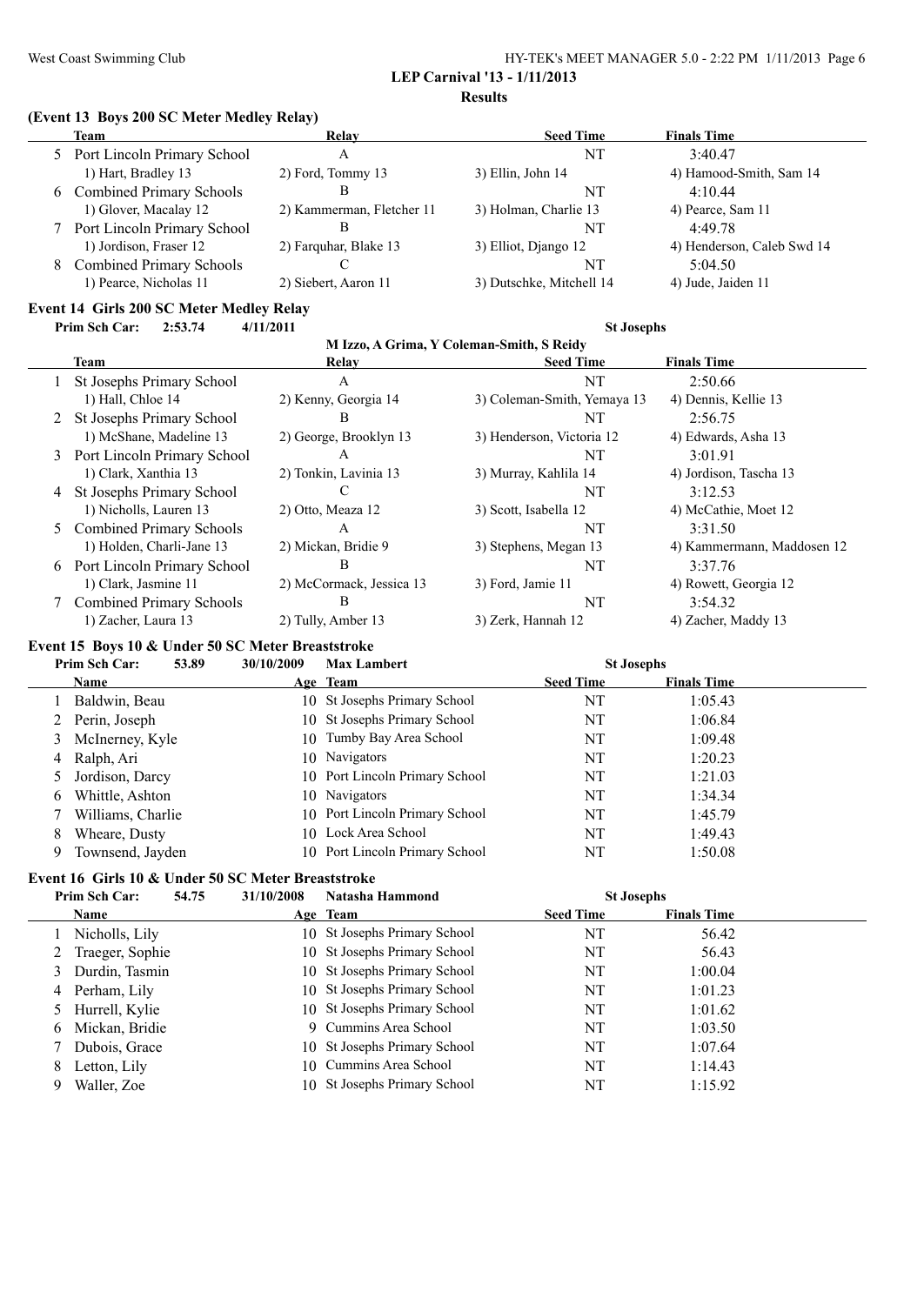#### **Results**

### **(Event 16 Girls 10 & Under 50 SC Meter Breaststroke)**

| <b>Name</b>                                         |            | Age Team                       | <b>Seed Time</b>  | <b>Finals Time</b> |
|-----------------------------------------------------|------------|--------------------------------|-------------------|--------------------|
| Carr, Megan<br>10                                   |            | 10 Tumby Bay Area School       | NT                | 1:21.88            |
| Edwards, Indi<br>11                                 |            | 9 St Josephs Primary School    | NT                | 1:25.28            |
| Akehurst, Ellie<br>12                               |            | 10 Port Lincoln Primary School | NT                | 1:31.18            |
| Jenkins, Billie<br>13                               |            | 10 Port Lincoln Primary School | NT                | 2:12.80            |
| Event 17 Boys 11 Year Olds 50 SC Meter Breaststroke |            |                                |                   |                    |
| Prim Sch Car:<br>50.31                              | 31/10/2008 | <b>Kyle Chalmers</b>           | <b>St Josephs</b> |                    |
| <b>Name</b>                                         |            | Age Team                       | <b>Seed Time</b>  | <b>Finals Time</b> |
| Kenny, Zac                                          | 11         | St Josephs Primary School      | NT                | 56.57              |
| Rogalski, Max                                       | 11         | St Josephs Primary School      | NT                | 59.95              |
| Kammermann, Fletcher                                | 11         | Lock Area School               | NT                | 1:01.72            |
| McShane, Wilson                                     |            | St Josephs Primary School      | NT                | 1:03.13            |

| St Josephs Primary School<br>NT<br>Izzo, Cameron<br>11<br>8<br>St Josephs Primary School<br>NT<br>Casanova, Toby<br>9<br>11<br>11 Port Lincoln Primary School<br>NT<br>Trevor, Jesse<br>10<br>Navigators<br>NT<br>Jude, Jaiden<br>11<br>11<br>11 Port Lincoln Primary School<br>NT<br>Woolford, Brett<br>12<br>11 Port Lincoln Primary School<br>NT<br>Phillips, Jedd<br>13<br>St Josephs Primary School<br>NT<br>Edwards, Taj<br>14<br>11<br>Tumby Bay Area School<br>NT<br>15 Noble, Zac<br>11.<br>Lock Area School<br>NT<br>16 Pearce, Nicholas<br>11<br>11 Port Lincoln Primary School<br>NT<br>Dickinson, Matthew<br>17<br>Lock Area School<br>NT<br>18<br>Pearce, Sam<br>11<br>Lock Area School<br>NT<br>19<br>Siebert, Aaron<br>11.<br>11 Port Lincoln Primary School<br>NT<br>20<br>Siegert, Jayden | Edmonds, Joel | 11 Port Lincoln Primary School | NT | 1:09.33 |
|-------------------------------------------------------------------------------------------------------------------------------------------------------------------------------------------------------------------------------------------------------------------------------------------------------------------------------------------------------------------------------------------------------------------------------------------------------------------------------------------------------------------------------------------------------------------------------------------------------------------------------------------------------------------------------------------------------------------------------------------------------------------------------------------------------------|---------------|--------------------------------|----|---------|
|                                                                                                                                                                                                                                                                                                                                                                                                                                                                                                                                                                                                                                                                                                                                                                                                             |               |                                |    | 1:09.50 |
|                                                                                                                                                                                                                                                                                                                                                                                                                                                                                                                                                                                                                                                                                                                                                                                                             |               |                                |    | 1:12.45 |
|                                                                                                                                                                                                                                                                                                                                                                                                                                                                                                                                                                                                                                                                                                                                                                                                             |               |                                |    | 1:15.65 |
|                                                                                                                                                                                                                                                                                                                                                                                                                                                                                                                                                                                                                                                                                                                                                                                                             |               |                                |    | 1:18.66 |
|                                                                                                                                                                                                                                                                                                                                                                                                                                                                                                                                                                                                                                                                                                                                                                                                             |               |                                |    | 1:19.57 |
|                                                                                                                                                                                                                                                                                                                                                                                                                                                                                                                                                                                                                                                                                                                                                                                                             |               |                                |    | 1:24.08 |
|                                                                                                                                                                                                                                                                                                                                                                                                                                                                                                                                                                                                                                                                                                                                                                                                             |               |                                |    | 1:24.57 |
|                                                                                                                                                                                                                                                                                                                                                                                                                                                                                                                                                                                                                                                                                                                                                                                                             |               |                                |    | 1:26.35 |
|                                                                                                                                                                                                                                                                                                                                                                                                                                                                                                                                                                                                                                                                                                                                                                                                             |               |                                |    | 1:33.48 |
|                                                                                                                                                                                                                                                                                                                                                                                                                                                                                                                                                                                                                                                                                                                                                                                                             |               |                                |    | 1:34.92 |
|                                                                                                                                                                                                                                                                                                                                                                                                                                                                                                                                                                                                                                                                                                                                                                                                             |               |                                |    | 1:39.79 |
|                                                                                                                                                                                                                                                                                                                                                                                                                                                                                                                                                                                                                                                                                                                                                                                                             |               |                                |    | 1:48.25 |
|                                                                                                                                                                                                                                                                                                                                                                                                                                                                                                                                                                                                                                                                                                                                                                                                             |               |                                |    | 1:54.42 |

5 Bradford, Thomas 11 St Josephs Primary School NT 1:05.24 Bradford, Joshua 11 St Josephs Primary School NT 1:05.81

# **Event 18 Girls 11 Year Olds 50 SC Meter Breaststroke**

|    | Prim Sch Car:<br>51.33                              | 26/10/2012 | <b>India Copland</b>        |                  | <b>Tumby Bay</b>   |  |
|----|-----------------------------------------------------|------------|-----------------------------|------------------|--------------------|--|
|    | Name                                                |            | Age Team                    | <b>Seed Time</b> | <b>Finals Time</b> |  |
|    | Ford, Jamie                                         | 11.        | Port Lincoln Primary School | NT               | 50.66              |  |
|    | Clark, Jasmine                                      | 11         | Port Lincoln Primary School | NT               | 58.01              |  |
| 3  | Sporer, Larissa                                     | 11         | St Josephs Primary School   | NT               | 58.59              |  |
| 4  | Reidy, Dahna                                        | 11         | St Josephs Primary School   | NT               | 59.37              |  |
| 5  | Langmead, Kate                                      | 11.        | St Josephs Primary School   | NT               | 1:03.90            |  |
| 6  | Kelsey, Tayla                                       | 11         | St Josephs Primary School   | NT               | 1:05.72            |  |
|    | Gurney, Alysha                                      | 11.        | Port Lincoln Primary School | NT               | 1:16.92            |  |
| 8  | O'Brien, Airlie                                     | 11.        | Port Lincoln Primary School | NT               | 1:18.45            |  |
| 9  | Doudle, Skye                                        | 11         | St Josephs Primary School   | NT               | 1:18.76            |  |
| 10 | Patzel, Lara                                        |            | Port Lincoln Primary School | NT               | 1:19.41            |  |
| 11 | Jacobs, Eliza                                       | 11         | Port Lincoln Primary School | NT               | 1:19.66            |  |
| 12 | Graham, Felicity                                    | 11         | <b>Navigators</b>           | NT               | 1:31.33            |  |
| 13 | McCarthy, Claire                                    | 11         | Port Lincoln Primary School | NT               | 1:31.34            |  |
| 14 | Lowe, Alisha                                        |            | Port Lincoln Primary School | NT               | 1:58.68            |  |
|    | Event 19 Boys 12 Year Olds 50 SC Meter Breaststroke |            |                             |                  |                    |  |

| <b>Prim Sch Car:</b><br>42.33 | 7/12/2007 | Levi Proude                  | <b>St Josephs</b> |                    |  |
|-------------------------------|-----------|------------------------------|-------------------|--------------------|--|
| Name                          |           | Age Team                     | <b>Seed Time</b>  | <b>Finals Time</b> |  |
| Coleman-Smith, Kalani         |           | 12 St Josephs Primary School | NΊ                | 50.71              |  |
| Adams, Harrison               |           | 12 St Josephs Primary School | NT                | 52.81              |  |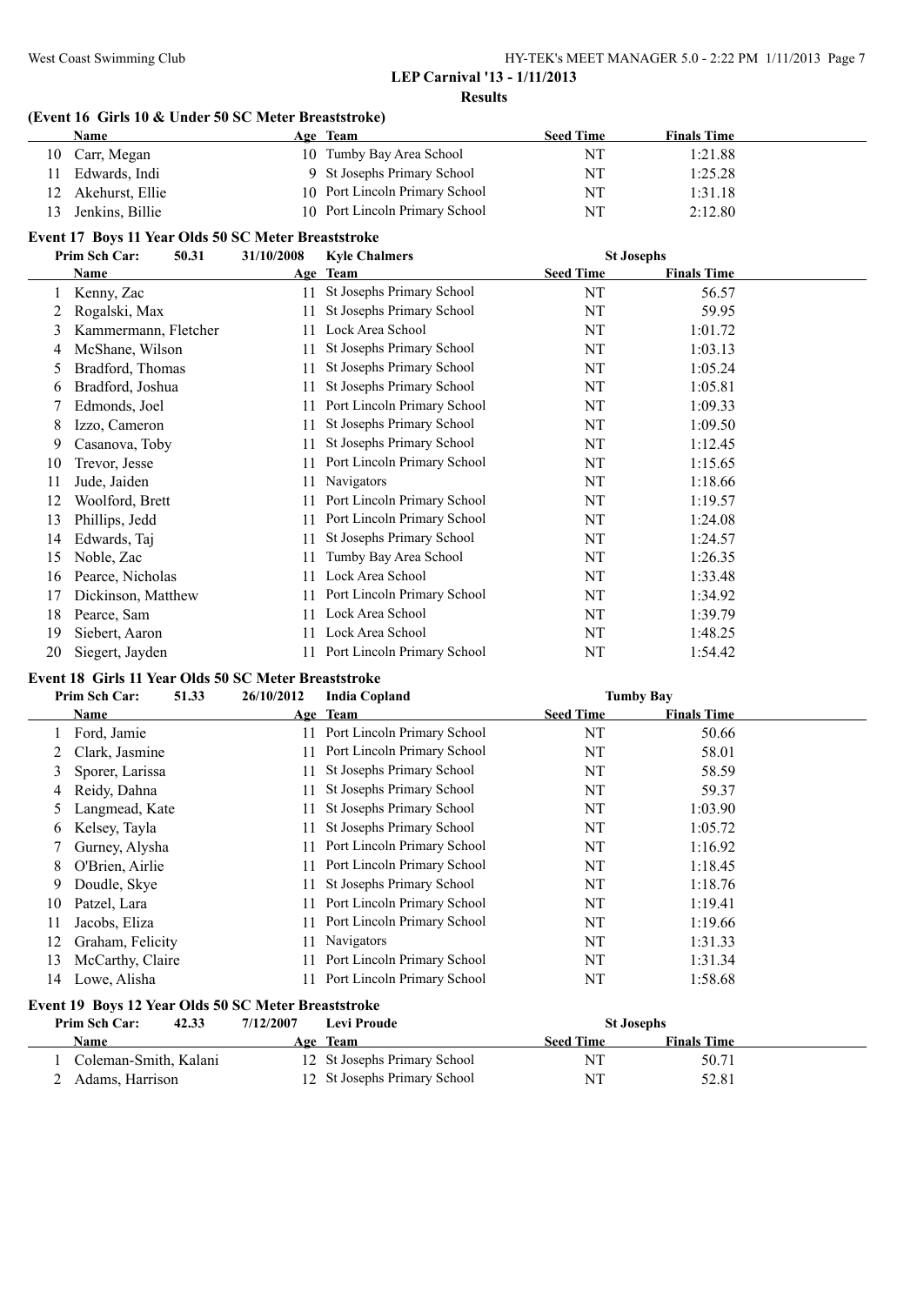#### **Results**

# **(Event 19 Boys 12 Year Olds 50 SC Meter Breaststroke)**

|    | <b>Name</b>        | Age Team                       | <b>Seed Time</b> | <b>Finals Time</b> |
|----|--------------------|--------------------------------|------------------|--------------------|
|    | 3 Nelligan, Henry  | 12 Cummins Area School         | NT               | 53.68              |
| 4  | Stolz, Jarrad      | 12 St Josephs Primary School   | NT               | 58.44              |
|    | 5 Jordison, Fraser | 12 Port Lincoln Primary School | NT               | 1:06.41            |
| 6  | Elliot, Django     | 12 Port Lincoln Primary School | NT               | 1:08.92            |
|    | Izzo, Harry        | 12 St Josephs Primary School   | NT               | 1:09.43            |
|    | 8 Glover, Macalay  | 12 Lock Area School            | NT               | 1:11.16            |
| 9  | Letton, Wayne      | 12 Tumby Bay Area School       | NT               | 1:26.77            |
| 10 | Mullins, Zac       | 12 Port Lincoln Primary School | NT               | 1:30.56            |
|    | --- Cross, Jagga   | 12 Tumby Bay Area School       | NT               | DQ                 |

### **Event 20 Girls 12 Year Olds 50 SC Meter Breaststroke**

|       | Prim Sch Car:        | 47.75 | 4/11/2011 | Georgia Kenny                  | <b>St Josephs</b> |                    |  |
|-------|----------------------|-------|-----------|--------------------------------|-------------------|--------------------|--|
|       | Name                 |       |           | Age Team                       | <b>Seed Time</b>  | <b>Finals Time</b> |  |
|       | Copland, India       |       | 12        | Tumby Bay Area School          | NT                | 43.91              |  |
|       | Henderson, Victoria  |       | 12        | St Josephs Primary School      | NT                | 48.57              |  |
| 3     | Hurrell, Dana        |       | 12        | St Josephs Primary School      | NT                | 51.63              |  |
|       | Hamnett, Emma        |       | 12        | Navigators                     | NT                | 52.24              |  |
|       | Ryan, Jessie         |       | 12        | St Josephs Primary School      | NT                | 52.47              |  |
| 6     | Scott, Isabella      |       | 12        | St Josephs Primary School      | NT                | 53.63              |  |
|       | McCathie, Moet       |       |           | St Josephs Primary School      | NT                | 53.93              |  |
| 8     | Otto, Meaza          |       | 12        | St Josephs Primary School      | NT                | 54.18              |  |
| 9     | Lloyd, Maya          |       | 12        | St Josephs Primary School      | NT                | 55.12              |  |
| 10    | Kammermann, Maddisen |       | 12        | Lock Area School               | NT                | 55.85              |  |
|       | Baldwin, Isabella    |       | 12        | St Josephs Primary School      | NT                | 58.57              |  |
|       | Milton, Taleah       |       |           | St Josephs Primary School      | NT                | 59.52              |  |
| 13    | Crossman, Madonna    |       | 12        | Port Lincoln Primary School    | NT                | 1:03.73            |  |
| 14    | Rowett, Georgia      |       | 12        | Port Lincoln Primary School    | NT                | 1:04.52            |  |
| $*15$ | Zerk, Hannah         |       | 12        | Lock Area School               | NT                | 1:04.66            |  |
| $*15$ | Anesbury, Caitlin    |       | 12        | Tumby Bay Area School          | NT                | 1:04.66            |  |
| 17    | Sarin, Indira        |       |           | Navigators                     | NT                | 1:06.25            |  |
| 18    | Baines, Isabella     |       | 12        | Lock Area School               | NT                | 1:10.76            |  |
| 19    | Stevens, Stella      |       |           | 12 Port Lincoln Primary School | NT                | 1:10.87            |  |

#### **Event 21 Boys 13 Year Olds 50 SC Meter Breaststroke**

|    | Prim Sch Car:<br>38.70                               | 29/10/2010 | <b>Kyle Chalmers</b>           | <b>St Josephs</b> |                    |  |
|----|------------------------------------------------------|------------|--------------------------------|-------------------|--------------------|--|
|    | Name                                                 |            | Age Team                       | <b>Seed Time</b>  | <b>Finals Time</b> |  |
|    | Bawden, Chris                                        |            | 13 Tumby Bay Area School       | NT                | 46.49              |  |
|    | 2 Ford, Tommy                                        |            | 13 Port Lincoln Primary School | NT                | 49.91              |  |
| 3  | Grima, Isaac                                         |            | 13 St Josephs Primary School   | NΤ                | 54.11              |  |
| 4  | Wright, Harri                                        |            | 13 Lock Area School            | NT                | 58.06              |  |
|    | Hammond, Braeden                                     |            | 13 Tumby Bay Area School       | NT                | 1:01.31            |  |
| 6  | Holman, Charlie                                      |            | 13 Lock Area School            | NT                | 1:01.97            |  |
|    | Rogers, Matthew                                      |            | 13 St Josephs Primary School   | NT                | 1:09.52            |  |
| 8  | Hart, Bradley                                        |            | 13 Port Lincoln Primary School | NT                | 1:16.80            |  |
| 9  | Farquhar, Blake                                      |            | 13 Port Lincoln Primary School | NT                | 1:51.82            |  |
| 10 | McNamara, Hamish                                     |            | 13 Tumby Bay Area School       | NT                | 2:07.98            |  |
|    | Event 22 Girls 13 Year Olds 50 SC Meter Breaststroke |            |                                |                   |                    |  |

| <b>Prim Sch Car:</b> | 45.17                 | 4/11/2011 | Natasha Hammond                | <b>St Josephs</b> |                    |  |
|----------------------|-----------------------|-----------|--------------------------------|-------------------|--------------------|--|
| Name                 |                       |           | Age Team                       | <b>Seed Time</b>  | <b>Finals Time</b> |  |
|                      | Coleman-Smith, Yemaya |           | 13 St Josephs Primary School   | NT                | 43.64              |  |
| 2 Clark, Xanthia     |                       |           | 13 Port Lincoln Primary School | NT                | 46.53              |  |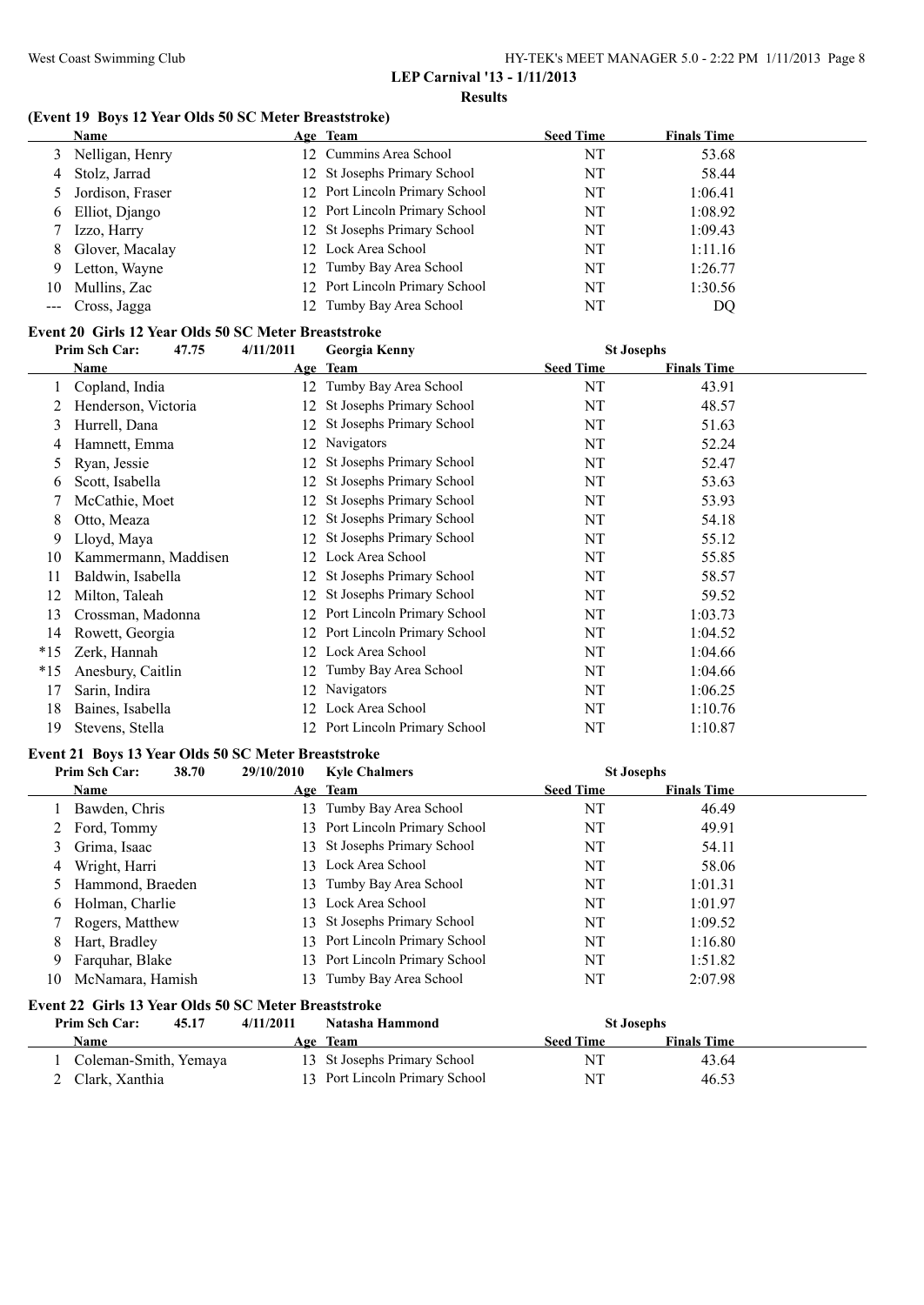| HY-TEK's MEET MANAGER 5.0 - 2:22 PM 1/11/2013 Page 9 |  |
|------------------------------------------------------|--|
|------------------------------------------------------|--|

**LEP Carnival '13 - 1/11/2013 Results**

#### **(Event 22 Girls 13 Year Olds 50 SC Meter Breaststroke)**

|    | Name                |     | Age Team                     | <b>Seed Time</b> | <b>Finals Time</b> |
|----|---------------------|-----|------------------------------|------------------|--------------------|
| 3  | George, Brooklyn    |     | 13 St Josephs Primary School | NT               | 47.78              |
| 4  | McShane, Madeline   | 13  | St Josephs Primary School    | NT               | 50.09              |
| 5  | Nicholls, Lauren    | 13  | St Josephs Primary School    | NT               | 51.75              |
| 6  | Dennis, Kellie      | 13  | St Josephs Primary School    | NT               | 51.84              |
|    | Jordison, Tascha    | 13  | Port Lincoln Primary School  | NT               | 53.74              |
| 8  | Holden, Charli-Jane | 13. | Cummins Area School          | NT               | 54.31              |
| 9  | Tonkin, Lavinia     | 13. | Port Lincoln Primary School  | NT               | 55.87              |
| 10 | Reidy, McKenna      | 13. | St Josephs Primary School    | NT               | 56.65              |
| 11 | Stephens, Megan     | 13. | Cummins Area School          | NT               | 59.17              |
| 12 | Tully, Amber        |     | 13 Lock Area School          | NT               | 1:01.43            |
| 13 | Carr, Lauren        | 13. | Tumby Bay Area School        | NT               | 1:02.46            |
| 14 | Zacher, Laura       | 13. | Lock Area School             | NT               | 1:05.86            |
| 15 | Zacher, Maddy       | 13. | Lock Area School             | NT               | 1:06.07            |
| 16 | Meyers, Sasha       | 13  | Port Lincoln Primary School  | NT               | 1:09.72            |
| 17 | Brewer, Maya        | 13. | Port Lincoln Primary School  | NT               | 1:13.87            |
| 18 | McInerney, Ellie    | 13  | Tumby Bay Area School        | NT               | 1:37.78            |
| 19 | Solly, Georgia      | 13. | Tumby Bay Area School        | NT               | 2:04.13            |

# **Event 23 Boys 14-15 50 SC Meter Breaststroke**

|   | 41.19<br>Prim Sch Car: | 31/10/2008 | <b>Levi Proude</b>             | <b>St Josephs</b> |                    |  |
|---|------------------------|------------|--------------------------------|-------------------|--------------------|--|
|   | Name                   |            | Age Team                       | <b>Seed Time</b>  | <b>Finals Time</b> |  |
|   | Lambert, Maxwell       |            | 14 St Josephs Primary School   | NT                | 42.87              |  |
|   | 2 Barry-Secker, Conor  |            | 14 Cummins Area School         | NT                | 48.77              |  |
|   | Scott, Isaac           |            | 14 St Josephs Primary School   | NT                | 56.83              |  |
| 4 | Rogers, Dan            |            | 14 St Josephs Primary School   | NT                | 59.97              |  |
|   | Dutschke, Mitchell     |            | 14 Lock Area School            | NT                | 1:00.97            |  |
| 6 | Henderson, Caleb Swd   |            | 14 Port Lincoln Primary School | NT                | 1:11.55            |  |
|   | Hamood-Smith, Sam      |            | 14 Port Lincoln Primary School | NT                | 1:11.85            |  |
| 8 | Stanley, Russell       |            | 14 Tumby Bay Area School       | NT                | 1:14.50            |  |
|   | Ellin, John            |            | 14 Port Lincoln Primary School | NT                | 1:17.70            |  |

#### **Event 24 Girls 14-15 50 SC Meter Breaststroke**

| Prim Sch Car:    | 46.04 | 31/10/2008 | <b>Briony Veldhuyzen</b>       | <b>St Josephs</b> |                    |  |
|------------------|-------|------------|--------------------------------|-------------------|--------------------|--|
| <b>Name</b>      |       |            | Age Team                       | <b>Seed Time</b>  | <b>Finals Time</b> |  |
| Kenny, Georgia   |       |            | 14 St Josephs Primary School   | <b>NT</b>         | 48.75              |  |
| 2 Kelsey, Alyssa |       |            | 14 St Josephs Primary School   | <b>NT</b>         | 48.77              |  |
| Murray, Kahlila  |       |            | 14 Port Lincoln Primary School | NT                | 58.71              |  |

#### **Event 25 Boys 10 & Under 50 SC Meter Backstroke**

|    | 47.05<br>Prim Sch Car: | 29/10/2010 | <b>Jackson Chalmers</b>        | <b>St Josephs</b> |                    |  |
|----|------------------------|------------|--------------------------------|-------------------|--------------------|--|
|    | <b>Name</b>            |            | Age Team                       | <b>Seed Time</b>  | <b>Finals Time</b> |  |
|    | Perin, Joseph          |            | 10 St Josephs Primary School   | NT                | 58.73              |  |
|    | 2 McInerney, Kyle      |            | 10 Tumby Bay Area School       | NT                | 58.89              |  |
| 3  | Baldwin, Beau          |            | 10 St Josephs Primary School   | NT                | 1:07.40            |  |
| 4  | Jordison, Darcy        |            | 10 Port Lincoln Primary School | NT                | 1:08.84            |  |
|    | 5 Cameron, Tyler       |            | 10 Port Lincoln Primary School | NT                | 1:12.87            |  |
| 6  | Townsend, Jayden       |            | 10 Port Lincoln Primary School | NT                | 1:14.53            |  |
|    | Wilkins, Cooper        |            | 10 Navigators                  | NT                | 1:22.13            |  |
| 8  | Chandler, Levi         |            | 9 Cummins Area School          | NT                | 1:24.79            |  |
| 9  | Wheare, Dusty          |            | 10 Lock Area School            | NT                | 1:27.71            |  |
| 10 | Bieniasz, Tate         |            | 10 Navigators                  | NT                | 1:40.47            |  |
| 11 | Williams, Charlie      |            | 10 Port Lincoln Primary School | NT                | 1:52.78            |  |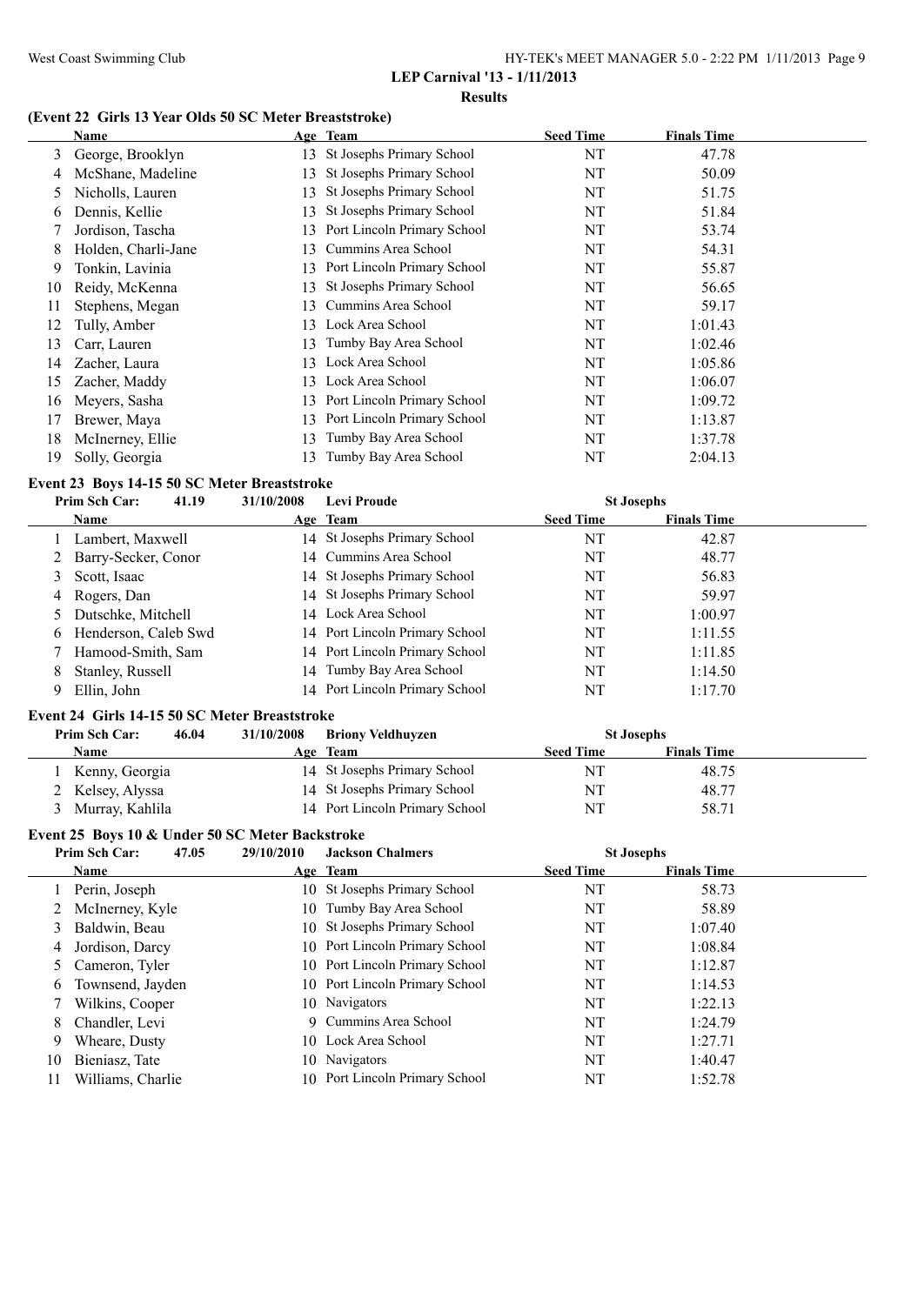#### West Coast Swimming Club HY-TEK's MEET MANAGER 5.0 - 2:22 PM 1/11/2013 Page 10 **LEP Carnival '13 - 1/11/2013**

**Results**

#### **Event 26 Girls 10 & Under 50 SC Meter Backstroke**

|    | Prim Sch Car:    | 47.63 | 26/10/2012 | <b>Jamie Ford</b>              | <b>St Josephs</b> |                    |  |
|----|------------------|-------|------------|--------------------------------|-------------------|--------------------|--|
|    | Name             |       |            | Age Team                       | <b>Seed Time</b>  | <b>Finals Time</b> |  |
|    | Traeger, Sophie  |       |            | 10 St Josephs Primary School   | NT                | 52.48              |  |
|    | Nicholls, Lily   |       | 10         | St Josephs Primary School      | NT                | 52.78              |  |
| 3  | Durdin, Tasmin   |       | 10-        | St Josephs Primary School      | NT                | 55.63              |  |
| 4  | Perham, Lily     |       |            | 10 St Josephs Primary School   | NT                | 56.49              |  |
|    | Mickan, Bridie   |       | 9          | Cummins Area School            | NT                | 57.80              |  |
| 6  | Linschau, Elke   |       |            | 10 St Josephs Primary School   | NT                | 59.17              |  |
|    | Mesecke, Jessica |       |            | 10 Navigators                  | NT                | 1:01.16            |  |
| 8  | Akehurst, Ellie  |       |            | 10 Port Lincoln Primary School | NT                | 1:02.14            |  |
| 9  | Dubois, Grace    |       |            | 10 St Josephs Primary School   | NT                | 1:04.52            |  |
| 10 | Edwards, Indi    |       |            | 9 St Josephs Primary School    | NT                | 1:06.00            |  |
| 11 | Brock, Sarah     |       |            | 10 Port Lincoln Primary School | NT                | 1:08.73            |  |
| 12 | Carr, Megan      |       |            | 10 Tumby Bay Area School       | NT                | 1:11.84            |  |
| 13 | Hunt, Brooklyn   |       | 10         | Tumby Bay Area School          | NT                | 1:14.23            |  |
| 14 | Hurrell, Kylie   |       | 10-        | St Josephs Primary School      | NT                | 1:27.01            |  |

#### **Event 27 Boys 11 Year Olds 50 SC Meter Backstroke**

| Prim Sch Car:  | 42.75 | 31/10/2008                                                                                                                                                                                       | <b>Kyle Chalmers</b>        |                  |                    |                   |
|----------------|-------|--------------------------------------------------------------------------------------------------------------------------------------------------------------------------------------------------|-----------------------------|------------------|--------------------|-------------------|
| Name           |       |                                                                                                                                                                                                  |                             | <b>Seed Time</b> | <b>Finals Time</b> |                   |
|                |       | 11                                                                                                                                                                                               | St Josephs Primary School   | NT               | 57.97              |                   |
|                |       | 11                                                                                                                                                                                               | Cummins Area School         | NT               | 59.96              |                   |
|                |       | 11.                                                                                                                                                                                              | Lock Area School            | NT               | 1:00.73            |                   |
| Kenny, Zac     |       | 11                                                                                                                                                                                               | St Josephs Primary School   | NT               | 1:01.37            |                   |
| Jude, Jaiden   |       | 11                                                                                                                                                                                               | <b>Navigators</b>           | NT               | 1:05.28            |                   |
|                |       | 11                                                                                                                                                                                               | Port Lincoln Primary School | NT               | 1:06.03            |                   |
|                |       | 11                                                                                                                                                                                               | Port Lincoln Primary School | NT               | 1:07.15            |                   |
| Edwards, Tai   |       | 11                                                                                                                                                                                               | St Josephs Primary School   | NT               | 1:07.72            |                   |
| Phillips, Jedd |       | 11                                                                                                                                                                                               | Port Lincoln Primary School | NT               | 1:09.79            |                   |
|                |       | 11                                                                                                                                                                                               | St Josephs Primary School   | NT               | 1:14.23            |                   |
| Noble, Zac     |       | 11                                                                                                                                                                                               | Tumby Bay Area School       | NT               | 1:14.34            |                   |
|                |       | 11                                                                                                                                                                                               | Port Lincoln Primary School | NT               | 1:19.63            |                   |
|                |       | 11                                                                                                                                                                                               | Lock Area School            | NT               | 1:23.65            |                   |
|                |       | 11                                                                                                                                                                                               | Port Lincoln Primary School | NT               | 1:24.74            |                   |
|                |       |                                                                                                                                                                                                  | Port Lincoln Primary School | NT               | 1:37.13            |                   |
|                |       | Casanova, Toby<br>Crettenden, Jack<br>Kammermann, Fletcher<br>Woolford, Brett<br>Edmonds, Joel<br>Izzo, Cameron<br>Siegert, Jayden<br>Pearce, Nicholas<br>Dickinson, Matthew<br>Gardiner, Tyrene |                             | Age Team         |                    | <b>St Josephs</b> |

# **Event 28 Girls 11 Year Olds 50 SC Meter Backstroke**

|    | Prim Sch Car:     | 48.07<br>30/10/2009 | Natasha Hammond                | <b>St Josephs</b> |                    |  |
|----|-------------------|---------------------|--------------------------------|-------------------|--------------------|--|
|    | <b>Name</b>       |                     | Age Team                       | <b>Seed Time</b>  | <b>Finals Time</b> |  |
|    | Ford, Jamie       |                     | 11 Port Lincoln Primary School | NT                | 44.06              |  |
|    | 2 Sporer, Larissa |                     | 11 St Josephs Primary School   | NT                | 50.47              |  |
|    | 3 Clark, Jasmine  |                     | 11 Port Lincoln Primary School | NT                | 53.17              |  |
|    | 4 Reidy, Dahna    |                     | 11 St Josephs Primary School   | NT                | 53.57              |  |
| 5  | Patzel, Lara      |                     | 11 Port Lincoln Primary School | NT                | 59.83              |  |
| 6  | Jacobs, Eliza     |                     | 11 Port Lincoln Primary School | NT                | 1:04.33            |  |
|    | 7 Gurney, Alysha  |                     | 11 Port Lincoln Primary School | NT                | 1:08.47            |  |
| 8  | O'Brien, Airlie   |                     | 11 Port Lincoln Primary School | NT                | 1:08.87            |  |
| 9  | Henderson, Deanna |                     | 11 Port Lincoln Primary School | NT                | 1:11.97            |  |
| 10 | McCarthy, Claire  |                     | 11 Port Lincoln Primary School | NT                | 1:17.09            |  |
| 11 | Lowe, Alisha      |                     | Port Lincoln Primary School    | NT                | 1:38.70            |  |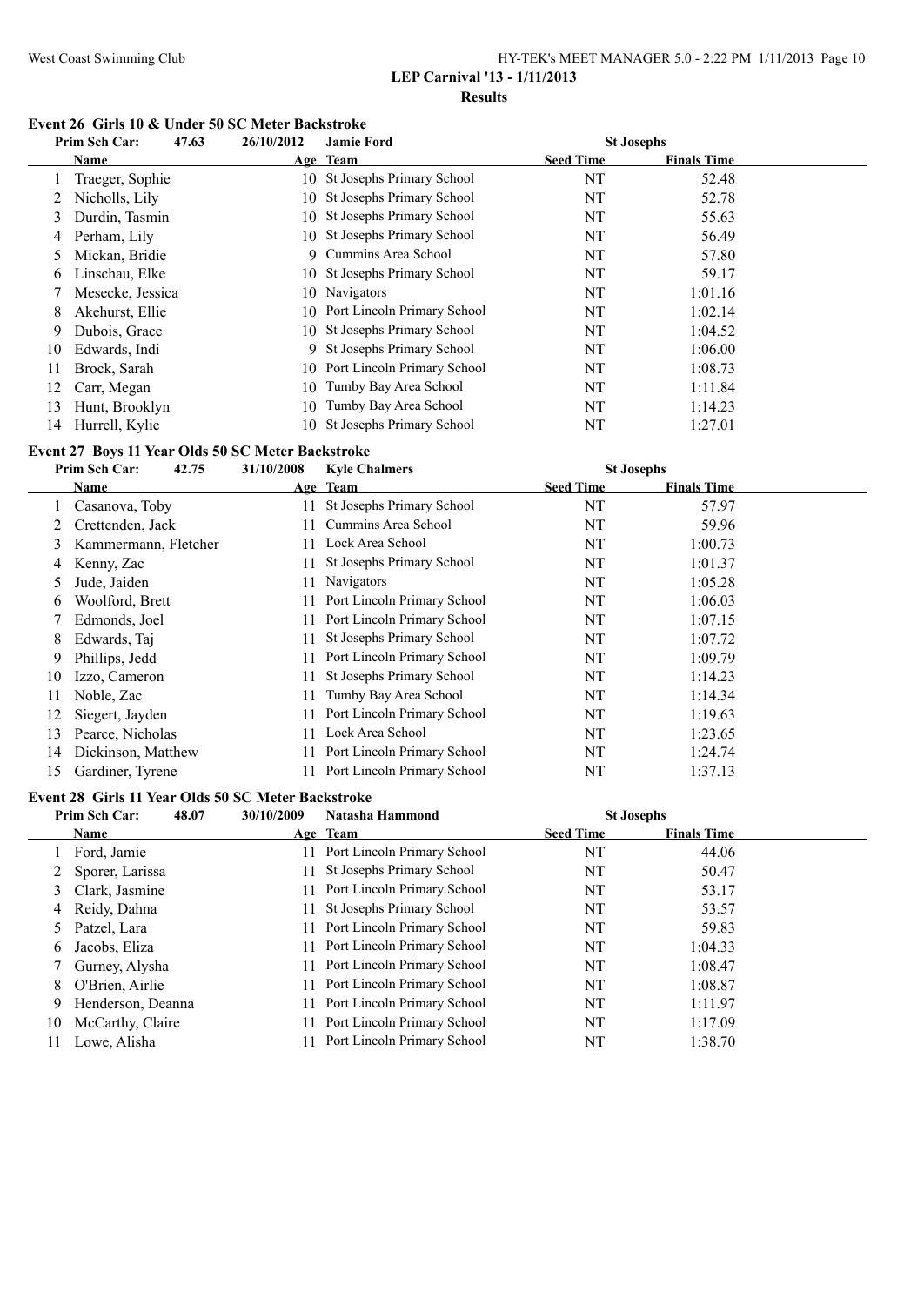#### West Coast Swimming Club HY-TEK's MEET MANAGER 5.0 - 2:22 PM 1/11/2013 Page 11 **LEP Carnival '13 - 1/11/2013**

**Results**

# **Event 29 Boys 12 Year Olds 50 SC Meter Backstroke**

|    | Prim Sch Car:           | 37.16 | 30/10/2009 | <b>Kyle Chalmers</b>           | <b>St Josephs</b> |                    |  |
|----|-------------------------|-------|------------|--------------------------------|-------------------|--------------------|--|
|    | <b>Name</b>             |       |            | Age Team                       | <b>Seed Time</b>  | <b>Finals Time</b> |  |
|    | Adams, Harrison         |       |            | 12 St Josephs Primary School   | NT                | 44.17              |  |
|    | 2 Coleman-Smith, Kalani |       |            | 12 St Josephs Primary School   | NT                | 44.99              |  |
|    | Nelligan, Henry         |       |            | 12 Cummins Area School         | NT                | 45.16              |  |
|    | 4 Perham, Cooper        |       |            | 12 St Josephs Primary School   | NT                | 53.54              |  |
|    | 5 Cross, Jagga          |       |            | 12 Tumby Bay Area School       | NT                | 55.23              |  |
|    | 6 Glover, Macalay       |       |            | 12 Lock Area School            | NT                | 57.65              |  |
|    | Jordison, Fraser        |       |            | 12 Port Lincoln Primary School | NT                | 58.21              |  |
| 8  | Stolz, Jarrad           |       |            | 12 St Josephs Primary School   | NT                | 59.28              |  |
| 9. | Izzo, Harry             |       |            | 12 St Josephs Primary School   | NT                | 59.41              |  |
| 10 | Elliot, Django          |       |            | 12 Port Lincoln Primary School | NT                | 1:06.31            |  |
| 11 | Letton, Wayne           |       |            | 12 Tumby Bay Area School       | NT                | 1:14.15            |  |

# **Event 30 Girls 12 Year Olds 50 SC Meter Backstroke**

|    | Prim Sch Car:        | 29/10/2010<br>42.43 | <b>Brooke Traeger</b>        | <b>KPPS</b>      |                    |  |
|----|----------------------|---------------------|------------------------------|------------------|--------------------|--|
|    | Name                 |                     | Age Team                     | <b>Seed Time</b> | <b>Finals Time</b> |  |
|    | Copland, India       | 12                  | Tumby Bay Area School        | NT               | 42.74              |  |
|    | Baldwin, Liana       | 12                  | St Josephs Primary School    | NT               | 45.50              |  |
| 3  | Henderson, Victoria  | 12                  | St Josephs Primary School    | NT               | 46.79              |  |
| 4  | McCathie, Moet       |                     | 12 St Josephs Primary School | NT               | 48.30              |  |
| 5  | Ryan, Jessie         | 12                  | St Josephs Primary School    | NT               | 48.82              |  |
| 6  | Otto, Meaza          |                     | 12 St Josephs Primary School | NT               | 49.32              |  |
|    | Scott, Isabella      |                     | 12 St Josephs Primary School | NT               | 51.09              |  |
| 8  | Baldwin, Isabella    |                     | 12 St Josephs Primary School | NT               | 53.32              |  |
| 9  | Clark, Marni         |                     | 12 St Josephs Primary School | NT               | 53.33              |  |
| 10 | Hurrell, Dana        | 12                  | St Josephs Primary School    | NT               | 53.59              |  |
| 11 | Crossman, Madonna    | 12                  | Port Lincoln Primary School  | NT               | 54.89              |  |
| 12 | Milton, Taleah       | 12                  | St Josephs Primary School    | NT               | 55.06              |  |
| 13 | Hamnett, Emma        | 12                  | Navigators                   | NT               | 55.08              |  |
| 14 | Kammermann, Maddisen | 12.                 | Lock Area School             | NT               | 56.47              |  |
| 15 | Zerk, Hannah         | 12                  | Lock Area School             | NT               | 57.14              |  |
| 16 | Anesbury, Caitlin    | 12                  | Tumby Bay Area School        | NT               | 1:02.63            |  |
| 17 | Paynter, Cassie      | 12                  | St Josephs Primary School    | NT               | 1:04.60            |  |
| 18 | Devine, Julia        | 12                  | Tumby Bay Area School        | NT               | 1:21.54            |  |

# **Event 31 Boys 13 Year Olds 50 SC Meter Backstroke**

|   | Prim Sch Car:<br>32.75 | 29/10/2010 | <b>Kyle Chalmers</b>           | <b>St Josephs</b> |                    |  |
|---|------------------------|------------|--------------------------------|-------------------|--------------------|--|
|   | <b>Name</b>            |            | Age Team                       | <b>Seed Time</b>  | <b>Finals Time</b> |  |
|   | Ford, Tommy            |            | 13 Port Lincoln Primary School | NT                | 41.18              |  |
|   | 2 Bawden, Chris        |            | 13 Tumby Bay Area School       | NΤ                | 46.09              |  |
|   | Hammond, Braeden       |            | 13 Tumby Bay Area School       | NΤ                | 56.49              |  |
| 4 | Wright, Harri          |            | 13 Lock Area School            | NΤ                | 57.20              |  |
|   | 5 Rogers, Matthew      |            | 13 St Josephs Primary School   | NT                | 1:03.12            |  |
|   | Holman, Charlie        |            | 13 Lock Area School            | NT                | 1:18.10            |  |

## **Event 32 Girls 13 Year Olds 50 SC Meter Backstroke**

| Prim Sch Car:         | 41.21 | 4/11/2011 | <b>Brooke Traeger</b>          | <b>KPPS</b>      |                    |  |
|-----------------------|-------|-----------|--------------------------------|------------------|--------------------|--|
| <b>Name</b>           |       |           | Age Team                       | <b>Seed Time</b> | <b>Finals Time</b> |  |
| Coleman-Smith, Yemaya |       |           | 13 St Josephs Primary School   | NT               | 41.11              |  |
| 2 Dennis, Kellie      |       |           | 13 St Josephs Primary School   | NT               | 43.78              |  |
| 3 Jordison, Tascha    |       |           | 13 Port Lincoln Primary School | NT               | 44.03              |  |
| Clark, Xanthia        |       |           | 13 Port Lincoln Primary School | NT               | 44.47              |  |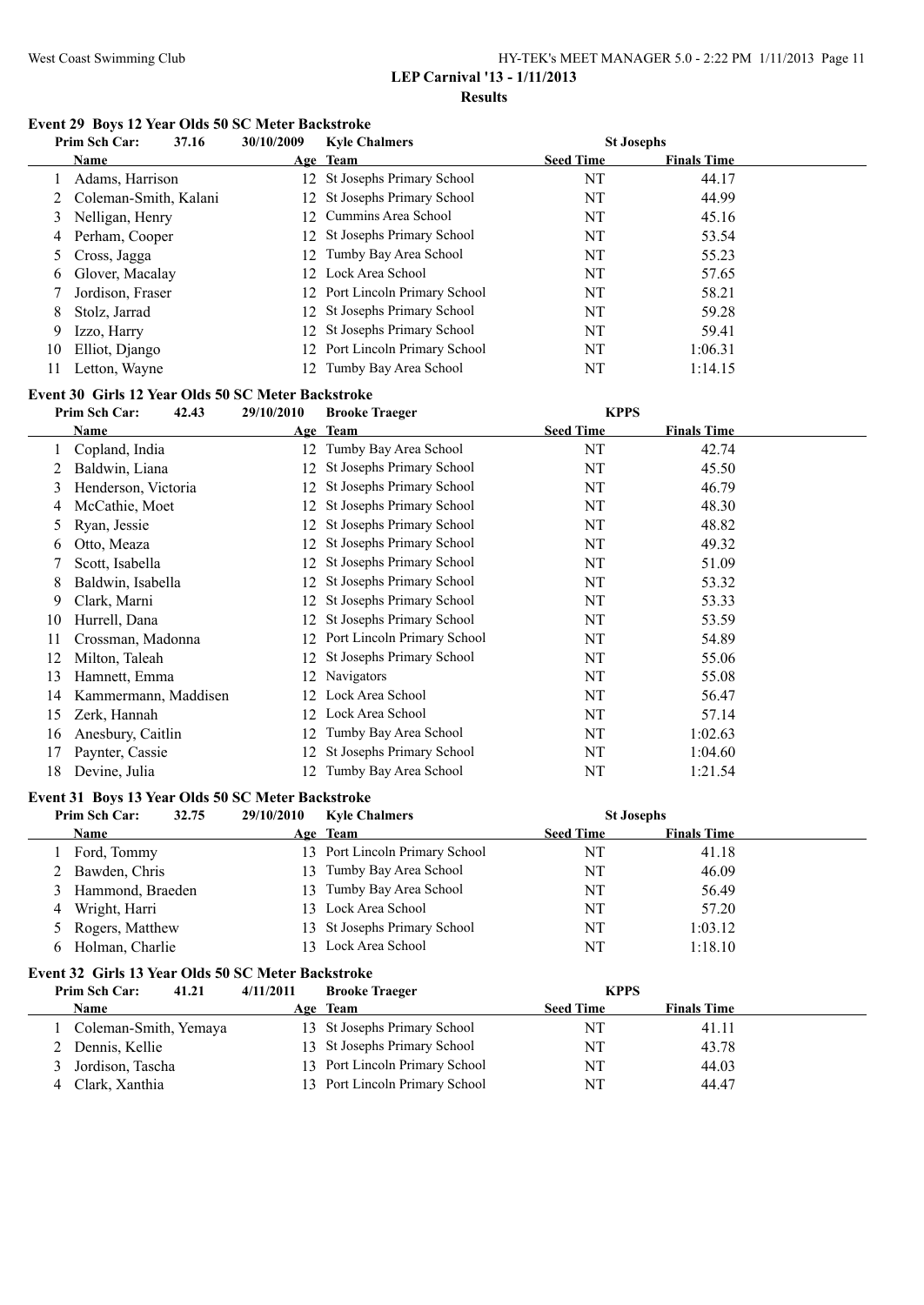#### West Coast Swimming Club HY-TEK's MEET MANAGER 5.0 - 2:22 PM 1/11/2013 Page 12 **LEP Carnival '13 - 1/11/2013**

**Results**

# **(Event 32 Girls 13 Year Olds 50 SC Meter Backstroke)**

|    | <b>Name</b>                                                     |       | 13 TO TUAT ORIS 50 BC MUUL DAUNSTIUNU | Age Team                                                       | <b>Seed Time</b> | <b>Finals Time</b>                      |  |
|----|-----------------------------------------------------------------|-------|---------------------------------------|----------------------------------------------------------------|------------------|-----------------------------------------|--|
| 5  | McShane, Madeline                                               |       |                                       | 13 St Josephs Primary School                                   | NT               | 45.10                                   |  |
| 6  | Nicholls, Lauren                                                |       |                                       | 13 St Josephs Primary School                                   | NT               | 45.47                                   |  |
| 7  | Edwards, Asha                                                   |       |                                       | 13 St Josephs Primary School                                   | NT               | 47.35                                   |  |
| 8  | George, Brooklyn                                                |       |                                       | 13 St Josephs Primary School                                   | NT               | 49.56                                   |  |
| 9  | Osbourne, Maddy                                                 |       | 13                                    | St Josephs Primary School                                      | NT               | 50.07                                   |  |
| 10 | Holden, Charli-Jane                                             |       | 13                                    | Cummins Area School                                            | NT               | 51.59                                   |  |
| 11 | Reidy, McKenna                                                  |       | 13                                    | St Josephs Primary School                                      | NT               | 55.49                                   |  |
| 12 | Stephens, Megan                                                 |       | 13                                    | Cummins Area School                                            | NT               | 55.57                                   |  |
| 13 | Zacher, Maddy                                                   |       |                                       | 13 Lock Area School                                            | NT               | 1:04.18                                 |  |
| 14 | Zacher, Laura                                                   |       |                                       | 13 Lock Area School                                            | NT               | 1:13.25                                 |  |
| 15 | Brewer, Maya                                                    |       |                                       | 13 Port Lincoln Primary School                                 | NT               | 1:36.23                                 |  |
|    |                                                                 |       |                                       | Event 32 Girls 13 Year Olds 50 SC Meter Backstroke Multi-Class |                  |                                         |  |
|    | Prim Sch Car:                                                   | 41.21 | 4/11/2011                             | <b>Brooke Traeger</b>                                          | <b>KPPS</b>      |                                         |  |
|    | Name                                                            |       |                                       | Age Team                                                       | <b>Seed Time</b> | <b>Finals Time</b>                      |  |
|    | 1 McInerney, Ellie S7                                           |       |                                       | 13 Tumby Bay Area School                                       | NT               | 1:03.67                                 |  |
|    | Event 33 Boys 14-15 50 SC Meter Backstroke                      |       |                                       |                                                                |                  |                                         |  |
|    | Prim Sch Car:                                                   | 37.16 | 31/10/2008                            | <b>Levi Proude</b>                                             |                  | <b>St Josephs</b>                       |  |
|    | Name                                                            |       |                                       | Age Team                                                       | <b>Seed Time</b> | <b>Finals Time</b>                      |  |
|    | Lambert, Maxwell                                                |       |                                       | 14 St Josephs Primary School                                   | NT               | 36.78                                   |  |
| 2  | Stephens, Kieran                                                |       |                                       | 14 Cummins Area School                                         | NT               | 38.68                                   |  |
| 3  | Waller, Jack                                                    |       |                                       | 14 St Josephs Primary School                                   | NT               | 46.43                                   |  |
| 4  | Hamood-Smith, Sam                                               |       |                                       | 14 Port Lincoln Primary School                                 | NT               | 48.34                                   |  |
| 5  | Rogers, Dan                                                     |       |                                       | 14 St Josephs Primary School                                   | NT               | 50.36                                   |  |
| 6  | Henderson, Caleb Swd                                            |       |                                       | 14 Port Lincoln Primary School                                 | NT               | 1:03.13                                 |  |
| 7  | Dutschke, Mitchell                                              |       |                                       | 14 Lock Area School                                            | NT               | 1:10.28                                 |  |
|    | Event 34 Girls 14-15 50 SC Meter Backstroke                     |       |                                       |                                                                |                  |                                         |  |
|    | Prim Sch Car:                                                   | 43.16 | 31/10/2008                            | <b>Briony Veldhuyzen</b>                                       |                  | <b>St Josephs</b>                       |  |
|    | Name                                                            |       |                                       | Age Team                                                       | <b>Seed Time</b> | <b>Finals Time</b>                      |  |
| 1  | Hall, Chloe                                                     |       |                                       | 14 St Josephs Primary School                                   | NT               | 50.28                                   |  |
| 2  | Kelsey, Alyssa                                                  |       |                                       | 14 St Josephs Primary School                                   | NT               | 51.49                                   |  |
| 3  | Murray, Kahlila                                                 |       |                                       | 14 Port Lincoln Primary School                                 | NT               | 52.23                                   |  |
| 4  | Charleston, Rosie                                               |       |                                       | 14 Port Lincoln Primary School                                 | NT               | 1:13.13                                 |  |
|    | Event 35 Boys 10 & Under 50 SC Meter Butterfly<br>Prim Sch Car: | 52.59 | 29/10/2010                            | <b>Jackson Chalmers</b>                                        |                  |                                         |  |
|    | <b>Name</b>                                                     |       | <u>Age</u>                            | Team                                                           | <b>Seed Time</b> | <b>St Josephs</b><br><b>Finals Time</b> |  |
| 1  | Perin, Joseph                                                   |       |                                       | 10 St Josephs Primary School                                   | NT               | 1:04.69                                 |  |
| 2  | Jordison, Darcy                                                 |       |                                       | 10 Port Lincoln Primary School                                 | NT               | 1:06.68                                 |  |
|    | Event 36 Girls 10 & Under 50 SC Meter Butterfly                 |       |                                       |                                                                |                  |                                         |  |
|    | Prim Sch Car:                                                   | 54.13 | 31/10/2008                            | Natasha Hammond                                                |                  | <b>St Josephs</b>                       |  |
|    | <b>Name</b>                                                     |       |                                       | Age Team                                                       | <b>Seed Time</b> | <b>Finals Time</b>                      |  |
| 1  | Traeger, Sophie                                                 |       |                                       | 10 St Josephs Primary School                                   | NT               | 55.70                                   |  |
| 2  | Nicholls, Lily                                                  |       |                                       | 10 St Josephs Primary School                                   | NT               | 1:00.49                                 |  |
| 3  | Mickan, Bridie                                                  |       | 9.                                    | Cummins Area School                                            | NT               | 1:13.71                                 |  |
| 4  | Dubois, Grace                                                   |       |                                       | 10 St Josephs Primary School                                   | NT               | 1:29.62                                 |  |
|    |                                                                 |       |                                       |                                                                |                  |                                         |  |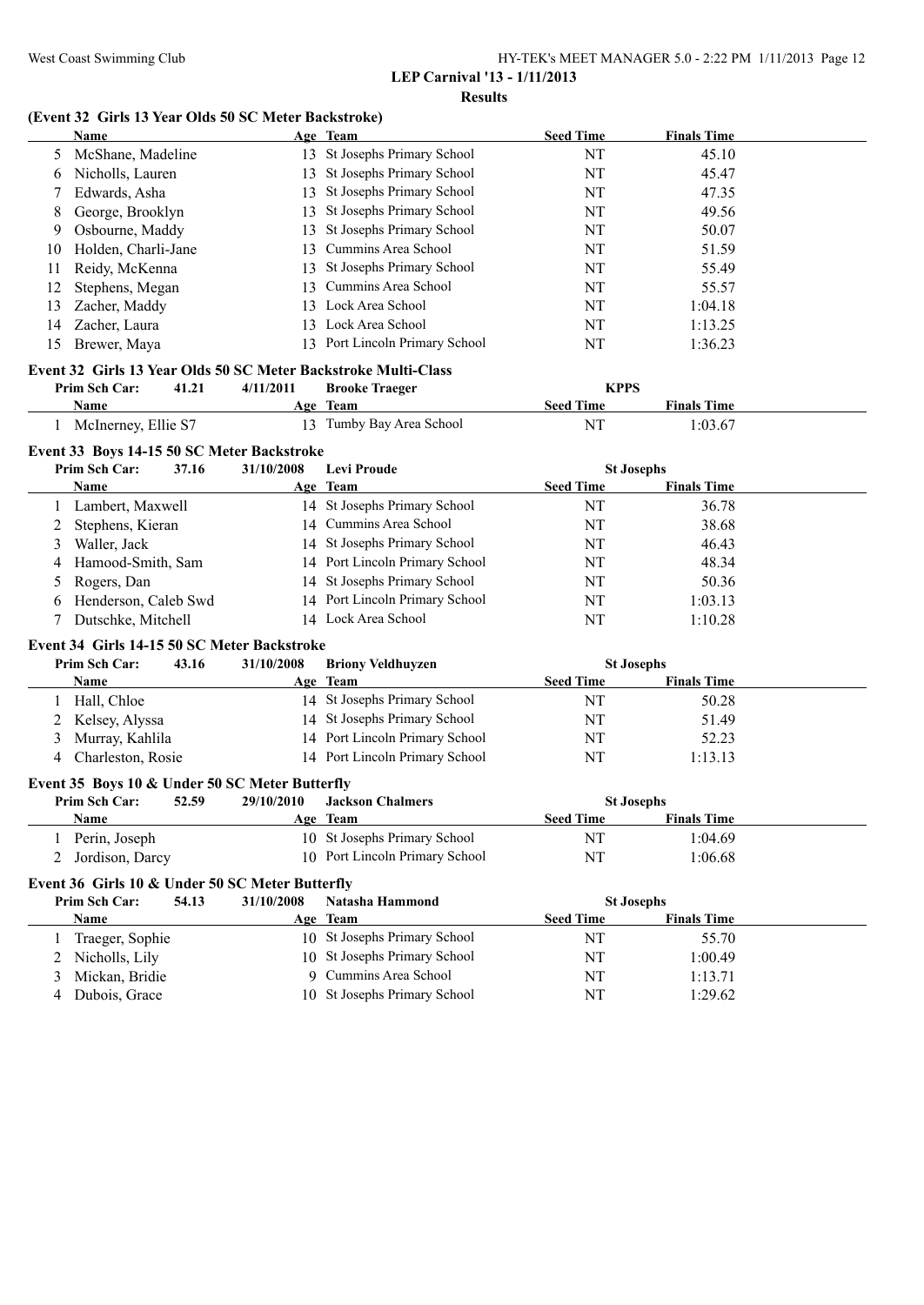### West Coast Swimming Club HY-TEK's MEET MANAGER 5.0 - 2:22 PM 1/11/2013 Page 13 **LEP Carnival '13 - 1/11/2013**

**Results**

|   | Event 37 Boys 11 Year Olds 50 SC Meter Butterfly                            |            |                                |                  |                    |  |
|---|-----------------------------------------------------------------------------|------------|--------------------------------|------------------|--------------------|--|
|   | Prim Sch Car:<br>35.44                                                      | 31/10/2008 | <b>Kyle Chalmers</b>           |                  | <b>St Josephs</b>  |  |
|   | Name                                                                        |            | Age Team                       | <b>Seed Time</b> | <b>Finals Time</b> |  |
|   | Casanova, Toby                                                              |            | 11 St Josephs Primary School   | NT               | 1:02.62            |  |
| 2 | Kenny, Zac                                                                  |            | 11 St Josephs Primary School   | NT               | 1:08.25            |  |
| 3 | Izzo, Cameron                                                               |            | 11 St Josephs Primary School   | NT               | 1:15.27            |  |
| 4 | Kammermann, Fletcher                                                        |            | 11 Lock Area School            | NT               | 1:24.31            |  |
| 5 | Pearce, Sam                                                                 |            | 11 Lock Area School            | NT               | 1:32.91            |  |
|   | Event 38 Girls 11 Year Olds 50 SC Meter Butterfly                           |            |                                |                  |                    |  |
|   | Prim Sch Car:<br>45.60                                                      | 30/10/2009 | <b>Brooke Traeger</b>          | <b>KPPS</b>      |                    |  |
|   | Name                                                                        |            | Age Team                       | <b>Seed Time</b> | <b>Finals Time</b> |  |
|   | 1 Ford, Jamie                                                               |            | 11 Port Lincoln Primary School | NT               | 45.03              |  |
| 2 | Sporer, Larissa                                                             |            | 11 St Josephs Primary School   | NT               | 51.64              |  |
| 3 | Clark, Jasmine                                                              |            | 11 Port Lincoln Primary School | NT               | 56.90              |  |
|   | Event 39 Boys 12 Year Olds 50 SC Meter Butterfly                            |            |                                |                  |                    |  |
|   | Prim Sch Car:<br>35.71                                                      | 30/10/2009 | <b>Kyle Chalmers</b>           |                  | <b>St Josephs</b>  |  |
|   | Name                                                                        |            | Age Team                       | <b>Seed Time</b> | <b>Finals Time</b> |  |
| 1 | Adams, Harrison                                                             |            | 12 St Josephs Primary School   | NT               | 41.25              |  |
| 2 | Coleman-Smith, Kalani                                                       |            | 12 St Josephs Primary School   | NT               | 47.38              |  |
| 3 | Nelligan, Henry                                                             |            | 12 Cummins Area School         | NT               | 50.98              |  |
| 4 | Jordison, Fraser                                                            |            | 12 Port Lincoln Primary School | NT               | 1:02.70            |  |
| 5 | Izzo, Harry                                                                 | 12         | St Josephs Primary School      | NT               | 1:15.34            |  |
| 6 | Elliot, Django                                                              |            | 12 Port Lincoln Primary School | NT               | 1:24.63            |  |
|   |                                                                             |            |                                |                  |                    |  |
|   | Event 40 Girls 12 Year Olds 50 SC Meter Butterfly<br>Prim Sch Car:<br>38.92 | 29/10/2010 | <b>Brooke Traeger</b>          | <b>KPPS</b>      |                    |  |
|   | Name                                                                        |            | Age Team                       | <b>Seed Time</b> | <b>Finals Time</b> |  |
|   | 1 Copland, India                                                            |            | 12 Tumby Bay Area School       | NT               | 43.58              |  |
| 2 | Henderson, Victoria                                                         |            | 12 St Josephs Primary School   | NT               | 45.22              |  |
| 3 | McCathie, Moet                                                              |            | 12 St Josephs Primary School   | NT               | 47.32              |  |
|   | Ryan, Jessie                                                                |            | 12 St Josephs Primary School   | NT               | 49.07              |  |
| 4 |                                                                             |            | 12 St Josephs Primary School   |                  |                    |  |
| 5 | Scott, Isabella                                                             |            | 12 Lock Area School            | NT               | 52.79<br>57.05     |  |
| 6 | Kammermann, Maddisen                                                        |            |                                | NT               |                    |  |
| 7 | Zerk, Hannah                                                                |            | 12 Lock Area School            | NT               | 59.96              |  |
| 8 | Clark, Marni                                                                |            | 12 St Josephs Primary School   | NT               | 1:03.17            |  |
| 9 | Hamnett, Emma                                                               |            | 12 Navigators                  | NT               | 1:08.51            |  |
|   | Event 41 Mixed 13 Year Olds 50 SC Meter Butterfly                           |            |                                |                  |                    |  |
|   | <u>Name</u>                                                                 |            | Age Team                       | <b>Seed Time</b> | <b>Finals Time</b> |  |
| 1 | Coleman-Smith, Yemaya                                                       |            | 13 St Josephs Primary School   | NT               | 35.62              |  |
| 2 | Dennis, Kellie                                                              | 13         | St Josephs Primary School      | NT               | 41.62              |  |
| 3 | Clark, Xanthia                                                              | 13         | Port Lincoln Primary School    | NT               | 42.41              |  |
| 4 | McShane, Madeline                                                           | 13         | St Josephs Primary School      | NT               | 42.47              |  |
| 5 | Nicholls, Lauren                                                            | 13         | St Josephs Primary School      | NT               | 43.25              |  |
| 6 | Ford, Tommy                                                                 | 13         | Port Lincoln Primary School    | NT               | 44.35              |  |
| 7 | Holman, Charlie                                                             | 13         | Lock Area School               | NT               | 1:04.50            |  |
|   | Event 42 Mixed 14-15 50 SC Meter Butterfly                                  |            |                                |                  |                    |  |
|   | Name                                                                        |            | Age Team                       | <b>Seed Time</b> | <b>Finals Time</b> |  |
| 1 | Lambert, Maxwell                                                            |            | 14 St Josephs Primary School   | NT               | 37.26              |  |
| 2 | Stephens, Kieran                                                            | 14         | Cummins Area School            | NT               | 40.50              |  |
| 3 | Kelsey, Alyssa                                                              |            | 14 St Josephs Primary School   | NT               | 54.11              |  |
|   |                                                                             |            |                                |                  |                    |  |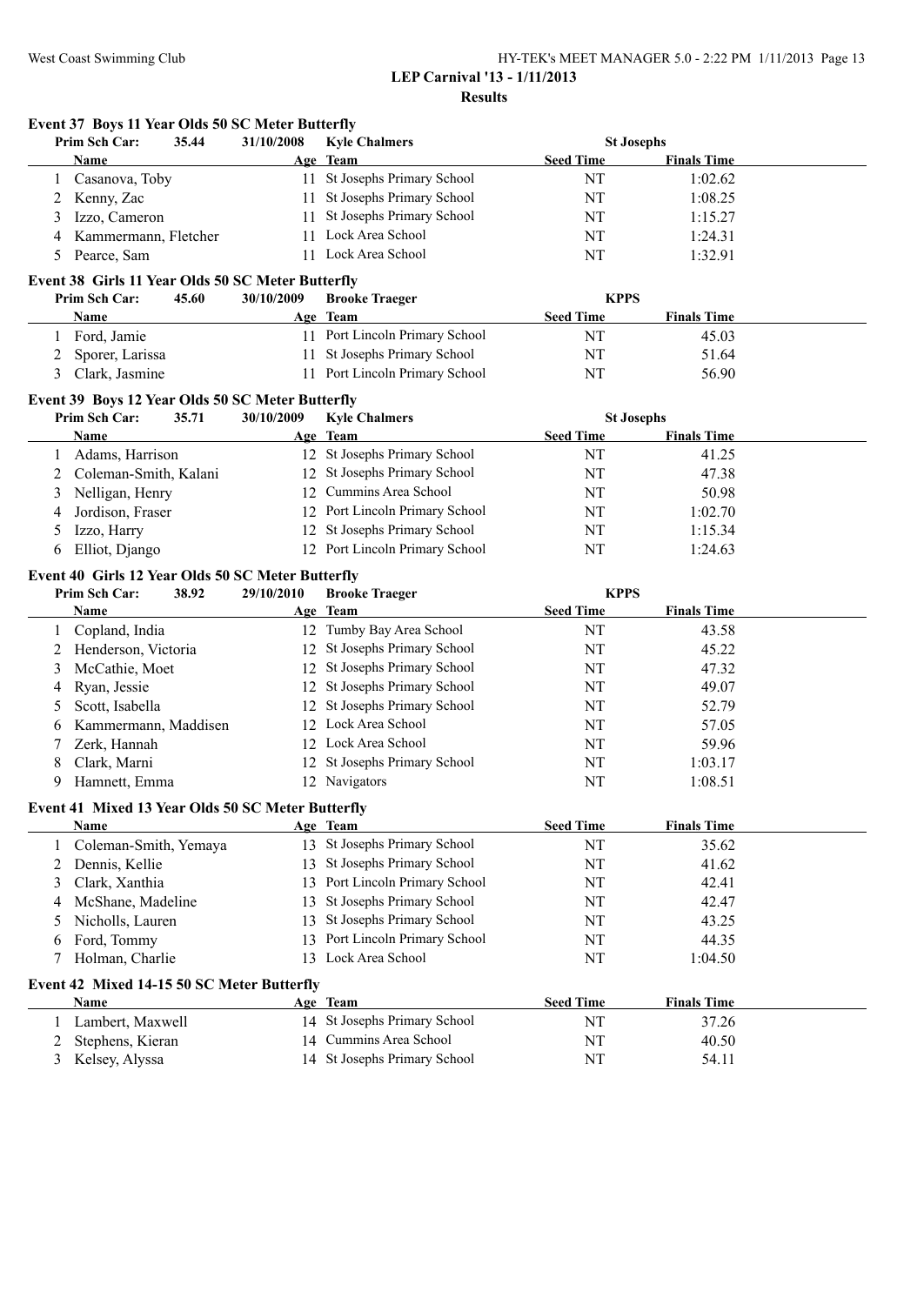| HY-TEK's MEET MANAGER 5.0 - 2:22 PM 1/11/2013 Page 14 |  |
|-------------------------------------------------------|--|
| <b>LEP Carnival '13 - 1/11/2013</b>                   |  |

**Results**

|   | <b>Name</b>                                                                                                  | Age Team                               | <b>Seed Time</b>                                                                              | <b>Finals Time</b>                   |
|---|--------------------------------------------------------------------------------------------------------------|----------------------------------------|-----------------------------------------------------------------------------------------------|--------------------------------------|
|   | 4 Waller, Jack                                                                                               | 14 St Josephs Primary School           | NT                                                                                            | 58.57                                |
| 5 | Murray, Kahlila                                                                                              | 14 Port Lincoln Primary School         | <b>NT</b>                                                                                     | 1:09.65                              |
|   | Event 43 Boys 10 & Under 200 SC Meter Freestyle Relay                                                        |                                        |                                                                                               |                                      |
|   | Prim Sch Car:<br>3:38.77                                                                                     | 30/10/2009                             | <b>St Josephs</b>                                                                             |                                      |
|   |                                                                                                              |                                        | C Forbes, A Roberts, T DeLaperrell, J Andrews                                                 |                                      |
|   | <b>Team</b>                                                                                                  | Relay                                  | <b>Seed Time</b>                                                                              | <b>Finals Time</b>                   |
|   | St Josephs Primary School                                                                                    | A                                      | NT                                                                                            | 4:09.16                              |
|   | 1) Baldwin, Beau 10                                                                                          | 2) Thomson, Chai 10                    | 3) Evans, Dylan 10                                                                            | 4) Perin, Joseph 10                  |
| 2 | <b>Combined Primary Schools</b>                                                                              | B                                      | NT                                                                                            | 4:43.16                              |
|   | 1) Tee, Maurice 10                                                                                           | 2) Avery, Thorin 10<br>A               | 3) Bieniasz, Tate 10                                                                          | 4) Whittle, Ashton 10                |
| 3 | Port Lincoln Primary School<br>1) Jordison, Darcy 10                                                         |                                        | NT                                                                                            | 4:49.28                              |
|   |                                                                                                              | 2) Cameron, Tyler 10                   | 3) Williams, Charlie 10                                                                       | 4) Townsend, Jayden 10               |
|   | Event 44 Girls 10 & Under 200 SC Meter Freestyle Relay                                                       |                                        |                                                                                               |                                      |
|   | Prim Sch Car:<br>3:36.50                                                                                     | 29/10/2010                             | <b>St Josephs</b>                                                                             |                                      |
|   |                                                                                                              |                                        | M Reidy, L Nicholls, H Hank, Y Coleman-Smith                                                  |                                      |
|   | <b>Team</b><br>1 St Josephs Primary School                                                                   | Relay<br>A                             | <b>Seed Time</b><br><b>NT</b>                                                                 | <b>Finals Time</b><br>3:23.98        |
|   | 1) Perham, Lily 10                                                                                           | 2) Nicholls, Lily 10                   | 3) Dubois, Grace 10                                                                           | 4) Traeger, Sophie 10                |
| 2 | St Josephs Primary School                                                                                    | B                                      | NT                                                                                            | 3:46.68                              |
|   | 1) Durdin, Tasmin 10                                                                                         | 2) Hurrell, Kylie 10                   | 3) Waller, Zoe 10                                                                             | 4) Edwards, Indi 9                   |
| 3 | <b>Combined Primary Schools</b>                                                                              | A                                      | <b>NT</b>                                                                                     | 4:04.69                              |
|   | 1) Mickan, Bridie 9                                                                                          | 2) Letton, Lily 10                     | 3) Akehurst, Ellie 10                                                                         | 4) Brock, Sarah 10                   |
|   | <b>Combined Primary Schools</b>                                                                              | B                                      | NT                                                                                            | 5:18.17                              |
|   |                                                                                                              |                                        |                                                                                               |                                      |
| 4 | 1) Jenkins, Billie 10<br>Event 45 Boys 11 Year Olds 200 SC Meter Freestyle Relay<br>Prim Sch Car:<br>2:58.60 | 2) Mesecke, Jessica 10<br>26/10/2012   | 3) Sanders, Madison 10<br><b>St Josephs</b><br>K Cummings, K Coleman-Smith, C Perham, H Adams | 4) Sullivan, Isabella 10             |
|   |                                                                                                              |                                        |                                                                                               |                                      |
|   | <b>Team</b>                                                                                                  | <b>Relay</b>                           | <b>Seed Time</b>                                                                              | <b>Finals Time</b>                   |
|   | St Josephs Primary School                                                                                    | $\mathbf{A}$                           | NT                                                                                            | 3:22.32                              |
|   | 1) Kenny, Zac 11                                                                                             | 2) Rogalski, Max 11                    | 3) Izzo, Cameron 11                                                                           | 4) Casanova, Toby 11                 |
| 2 | St Josephs Primary School                                                                                    | $\, {\bf B}$                           | NT                                                                                            | 3:34.19                              |
| 3 | 1) Bradford, Joshua 11                                                                                       | 2) Bradford, Thomas 11<br>$\mathbf{A}$ | 3) McShane, Wilson 11<br>NT                                                                   | 4) Edwards, Taj 11<br>3:59.01        |
|   | Port Lincoln Primary School<br>1) Trevor, Jesse 11                                                           | 2) Edmonds, Joel 11                    | 3) Woolford, Brett 11                                                                         | 4) Pedro, Bailey 11                  |
|   | 4 Lock Area School                                                                                           | A                                      | NT                                                                                            | 4:47.91                              |
|   | 1) Pearce, Sam 11                                                                                            | 2) Kammermann, Fletcher 11             | 3) Siebert, Aaron 11                                                                          | 4) Pearce, Nicholas 11               |
| 5 | <b>Combined Primary Schools</b>                                                                              | A                                      | NT                                                                                            | 5:06.03                              |
|   | 1) Crettenden, Jack 11                                                                                       | 2) Siegert, Jayden 11                  | 3) Gardiner, Tyrene 11                                                                        | 4) Phillips, Jedd 11                 |
|   | Event 46 Girls 11 Year Olds 200 SC Meter Freestyle Relay                                                     |                                        |                                                                                               |                                      |
|   | Prim Sch Car:<br>2:56.97                                                                                     | 30/10/2009                             | <b>St Josephs</b>                                                                             |                                      |
|   |                                                                                                              | H Cash, E Figl, N Hammond, S Reidy     |                                                                                               |                                      |
|   | <b>Team</b>                                                                                                  | Relay                                  | <b>Seed Time</b>                                                                              | <b>Finals Time</b>                   |
|   | St Josephs Primary School                                                                                    | B                                      | NT                                                                                            | 3:21.55                              |
|   | 1) Ross, Chelsea 11                                                                                          | 2) Traeger, Sophie 10                  | 3) Linschau, Elke 10                                                                          | 4) Watt, Charlee 9                   |
|   | 2 Port Lincoln Primary School                                                                                | A                                      | NT                                                                                            | 3:30.58                              |
|   | 1) Clark, Jasmine 11                                                                                         | 2) O'Brien, Airlie 11                  | 3) Henderson, Deanna 11                                                                       | 4) Ford, Jamie 11                    |
| 3 | St Josephs Primary School                                                                                    | A                                      | NT                                                                                            | 3:37.44                              |
|   | 1) Kelsey, Tayla 11                                                                                          | 2) Langmead, Kate 11                   | 3) Doudle, Skye 11                                                                            | 4) Sporer, Larissa 11                |
| 4 | <b>Combined Primary Schools</b><br>1) Crettenden, Matilda 11                                                 | A<br>2) McCarthy, Claire 11            | NT<br>3) Graham, Felicity 11                                                                  | 4:07.88<br>4) Blackshaw, Isabella 11 |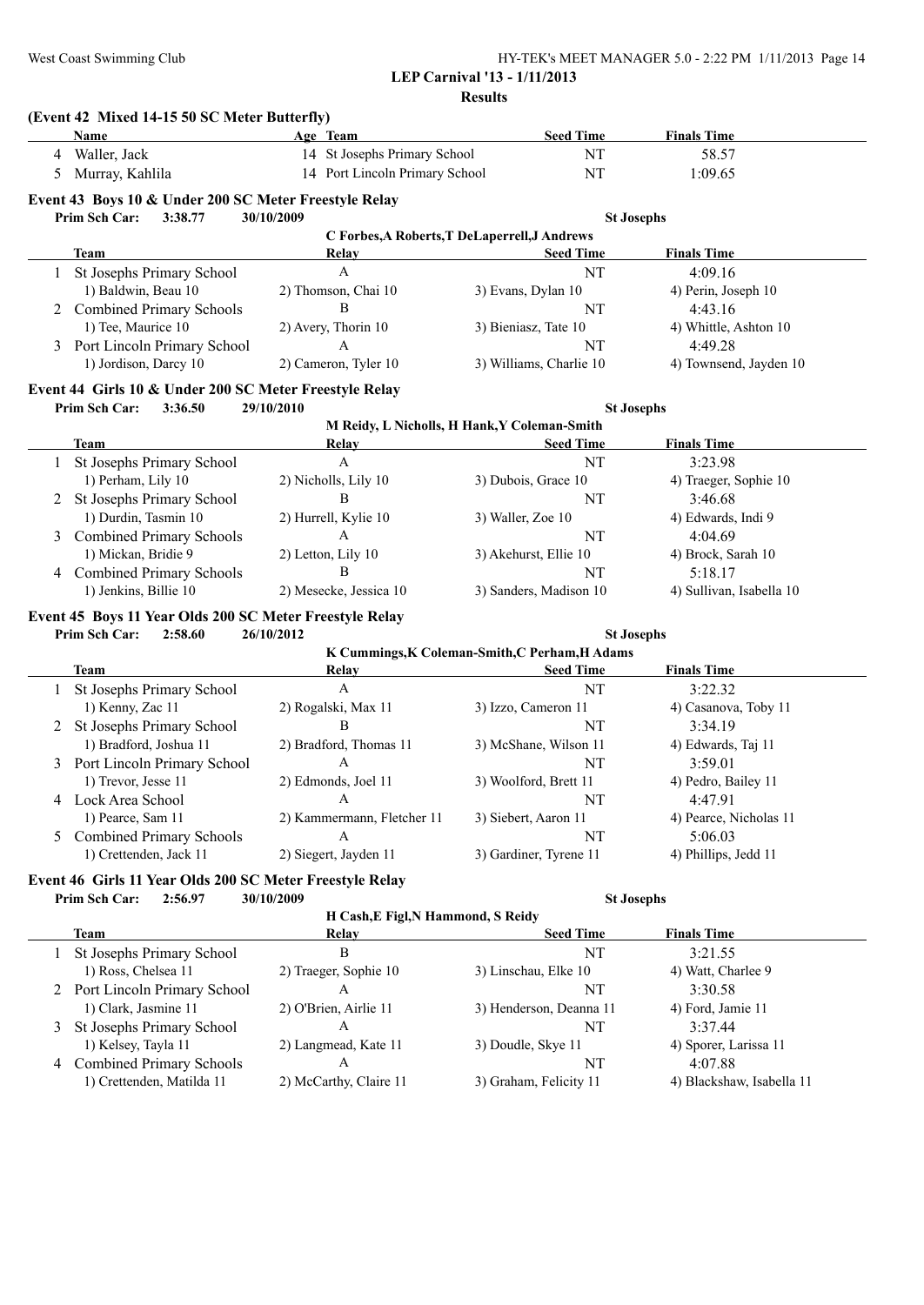|               |                                                                           |                                         | <b>Results</b>           |                               |
|---------------|---------------------------------------------------------------------------|-----------------------------------------|--------------------------|-------------------------------|
|               | (Event 46 Girls 11 Year Olds 200 SC Meter Freestyle Relay)<br><b>Team</b> |                                         |                          |                               |
|               |                                                                           | Relay<br>$\, {\bf B}$                   | <b>Seed Time</b><br>NT   | <b>Finals Time</b><br>4:39.99 |
|               | 5 Port Lincoln Primary School                                             |                                         |                          |                               |
|               | 1) Patzel, Lara 11                                                        | 2) Gurney, Alysha 11                    | 3) Jacobs, Eliza 11      | 4) Lowe, Alisha 11            |
|               | Event 47 Boys 12 Year Olds 200 SC Meter Freestyle Relay                   |                                         |                          |                               |
|               | Prim Sch Car:<br>2:41.67                                                  | 30/10/2009                              | <b>St Josephs</b>        |                               |
|               |                                                                           | K Chalmers, S Dawson, H Lambert, D Otto |                          |                               |
|               | <b>Team</b>                                                               | Relay                                   | <b>Seed Time</b>         | <b>Finals Time</b>            |
| $\mathbf{1}$  | St Josephs Primary School                                                 | $\mathbf{A}$                            | NT                       | 2:55.37                       |
|               | 1) Izzo, Harry 12                                                         | 2) Coleman-Smith, Kalani 12             | 3) Cummings, Kasper 12   | 4) Adams, Harrison 12         |
|               | <b>Combined Primary Schools</b>                                           | $\mathbf{A}$                            | NT                       | 3:06.75                       |
|               | 1) Nelligan, Henry 12                                                     | 2) Glover, Macalay 12                   | 3) Where, Billy 12       | 4) Skalski, Bailey 11         |
|               | St Josephs Primary School                                                 | B                                       | NT                       | 3:07.68                       |
|               | 1) Edwards, Taj 11                                                        | 2) Perham, Cooper 12                    | 3) Stolz, Jarrad 12      | 4) Kearsley, Joseph 12        |
|               | 4 Port Lincoln Primary School                                             | $\mathbf{A}$                            | NT                       | 3:44.06                       |
|               | 1) Elliot, Django 12                                                      | 2) Jordison, Fraser 12                  | 3) Dickinson, Matthew 11 | 4) Mullins, Zac 12            |
|               | 5 Navigators                                                              | $\mathbf{A}$                            | NT                       | 4:04.21                       |
|               | 1) Jude, Jaiden 11                                                        | 2) Pennington, Cale 12                  | 3) Skalski, Bailey 11    | 4) Where, Billy 12            |
|               | Event 48 Girls 12 Year Olds 200 SC Meter Freestyle Relay                  |                                         |                          |                               |
|               | Prim Sch Car:<br>2:39.47                                                  | 29/10/2010                              | <b>St Josephs</b>        |                               |
|               |                                                                           | K Clark, S Price, P Woolforde, E Figl   |                          |                               |
|               | <b>Team</b>                                                               | <b>Relay</b>                            | <b>Seed Time</b>         | <b>Finals Time</b>            |
| 1             | St Josephs Primary School                                                 | $\mathbf{A}$                            | NT                       | 2:49.31                       |
|               | 1) McCathie, Moet 12                                                      | 2) Scott, Isabella 12                   | 3) Otto, Meaza 12        | 4) Henderson, Victoria 12     |
| 2             | <b>Combined Primary Schools</b>                                           | A                                       | NT                       | 3:07.12                       |
|               | 1) Zerk, Hannah 12                                                        | 2) Kammermann, Maddosen 12              | 3) Baines, Isabella 12   | 4) Rowett, Georgia 12         |
| 3             | St Josephs Primary School                                                 | $\, {\bf B}$                            | NT                       | 3:08.13                       |
|               | 1) Baldwin, Liana 12                                                      | 2) Baldwin, Isabella 12                 | 3) Hurrell, Dana 12      | 4) Lloyd, Maya 12             |
| 4             | St Josephs Primary School                                                 | $\mathcal{C}$                           | NT                       | 3:18.42                       |
|               | 1) Clark, Marni 12                                                        | 2) Adams, Gemma 12                      | 3) Paynter, Cassie 12    | 4) Reidy, Dahna 11            |
|               | 5 Navigators                                                              | A                                       | NT                       | 3:39.18                       |
|               | 1) Hamnett, Emma 12                                                       | 2) Kennedy, Greta 12                    | 3) Lombe, Kiarna 12      | 4) Sarin, Indira 12           |
| 6             | Tumby Bay Area School                                                     | $\mathbf{A}$                            | NT                       | 3:39.88                       |
|               | 1) Copland, India 12                                                      | 2) Devine, Julia 12                     | 3) Stratford, Alex 12    | 4) Anesbury, Caitlin 12       |
|               |                                                                           |                                         |                          |                               |
|               | Event 49 Mixed 13 Year Olds 200 SC Meter Freestyle Relay                  |                                         |                          |                               |
|               | Team                                                                      | Relav                                   | <b>Seed Time</b>         | <b>Finals Time</b>            |
| 1             | St Josephs Primary School                                                 | B                                       | NT                       | 2:27.97                       |
|               | 1) McShane, Madeline W13                                                  | 2) George, Brooklyn W13                 | 3) Dennis, Kellie W13    | 4) Coleman-Smith, Yemaya W13  |
| 2             | St Josephs Primary School                                                 | A                                       | NT                       | 3:02.26                       |
|               | 1) Grima, Isaac M13                                                       | 2) Woods, Oscar M13                     | 3) Rogers, Matthew M13   | 4) Tape, Tom M13              |
|               | <b>Combined Primary Schools</b>                                           | A                                       | NT                       | 3:10.28                       |
|               | 1) Stephens, Megan W13                                                    | 2) Holden, Charli-Jane W13              | 3) Tully, Amber W13      | 4) Zacher, Laura W13          |
|               | 4 Tumby Bay Area School                                                   | A                                       | NT                       | 3:17.57                       |
|               | 1) Bawden, Chris M13                                                      | 2) Clark, Brayden M13                   | 3) Hammond, Braeden M13  | 4) McNamara, Hamish M13       |
| $\mathcal{L}$ | Tumby Bay Area School                                                     | B                                       | NT                       | 3:33.70                       |
|               | 1) Carr, Lauren W13                                                       | 2) Solly, Georgia W13                   | 3) McInerney, Ellie W13  | 4) Copland, India W12         |
|               | Event 50 Boys 200 SC Meter Freestyle Relay                                |                                         |                          |                               |
|               | <b>Prim Sch Car: 2:38.99</b>                                              | 26/10/2012                              | <b>St Josephs</b>        |                               |

| і і пін эсп сат.<br>2.JO.JJ | 40/10/4014           | эт алгарт                                |                        |  |
|-----------------------------|----------------------|------------------------------------------|------------------------|--|
|                             |                      | C Sawley, M Lambert, C George, J Andrews |                        |  |
| Team                        | Relav                | Seed Time                                | <b>Finals Time</b>     |  |
| St Josephs Primary School   |                      | NT                                       | 2:36.46                |  |
| l) Waller, Jack 14          | 2) Bradford, Jack 13 | 3) Scott, Isaac 14                       | 4) Lambert, Maxwell 14 |  |